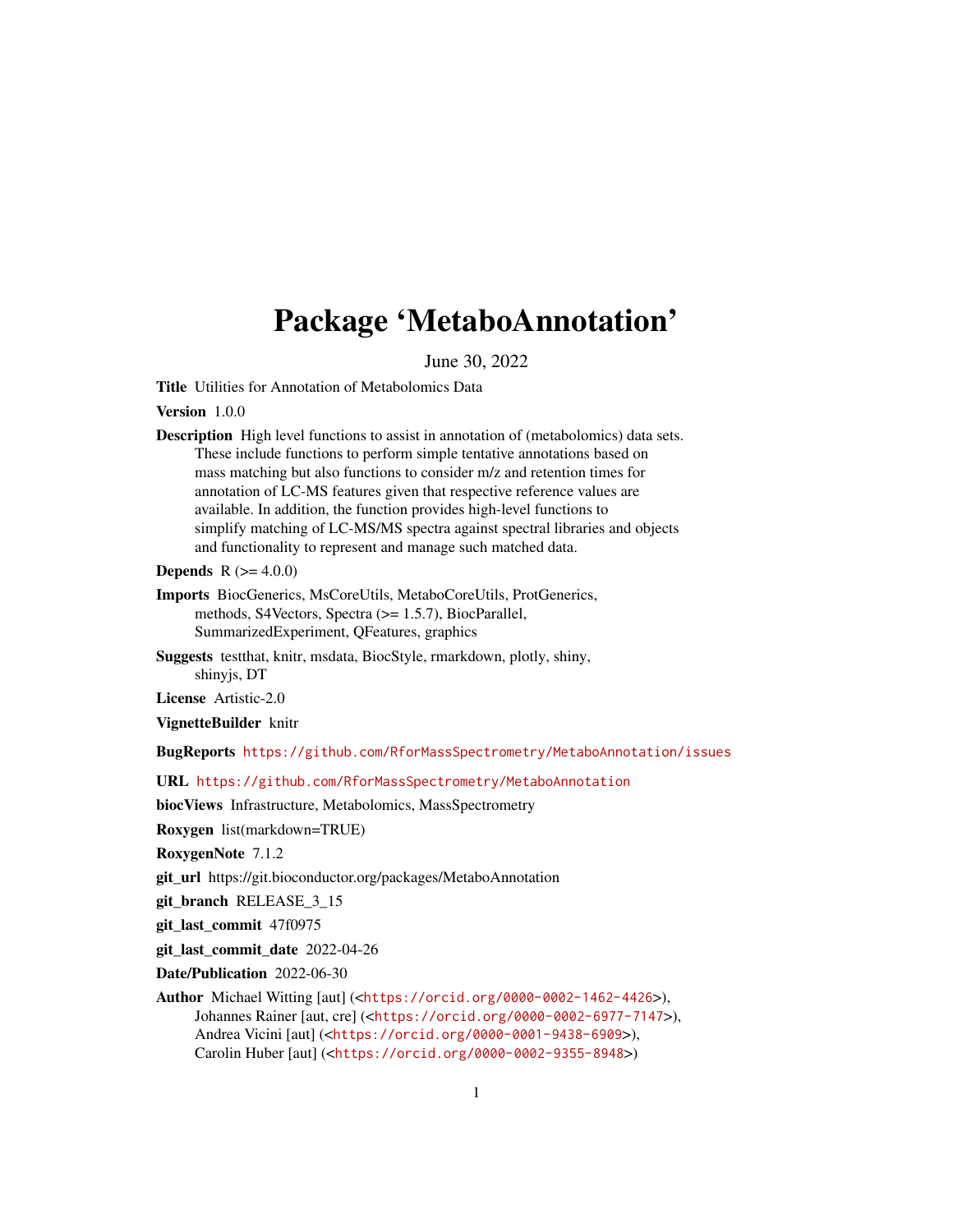<span id="page-1-0"></span>Maintainer Johannes Rainer <Johannes.Rainer@eurac.edu>

# R topics documented:

| Index |  |  |  |  |  |  |  |  |  |  |  |  |  |  |  |  |  |
|-------|--|--|--|--|--|--|--|--|--|--|--|--|--|--|--|--|--|

addMatches *Representation of generic objects matches*

#### <span id="page-1-1"></span>Description

Matches between *query* and *target* generic objects can be represented by the Matched object. By default, all data accessors work as *left joins* between the *query* and the *target* object, i.e. values are returned for each *query* object with eventual duplicated entries (values) if the *query* object matches more than one *target* object. See also *Creation and subsetting* as well as *Extracting data* sections below for details and more information.

The Matched object allows to represent matches between one-dimensional query and target objects (being e.g. numeric or list), two-dimensional objects (data.frame or matrix) or more complex structures such as SummarizedExperiments or QFeatures. Combinations of all these different data types are also supported. Matches are represented between elements of one-dimensional objects, or rows for two-dimensional objects (including SummarizedExperiment or QFeatures). For [QFeatures\(\)](#page-0-0) objects matches to only one of the *assays* within the object is supported.

#### Usage

```
addMatches(object, ...)
filterMatches(object, ...)
matchedData(object, ...)
Matched(
  query = list(),
  target = list().
 matches = data.frame(query_idx = integer(), target_idx = integer(), score =
    numeric()),
  queryAssay = character(),
  targetAssay = character(),metadata = list()
```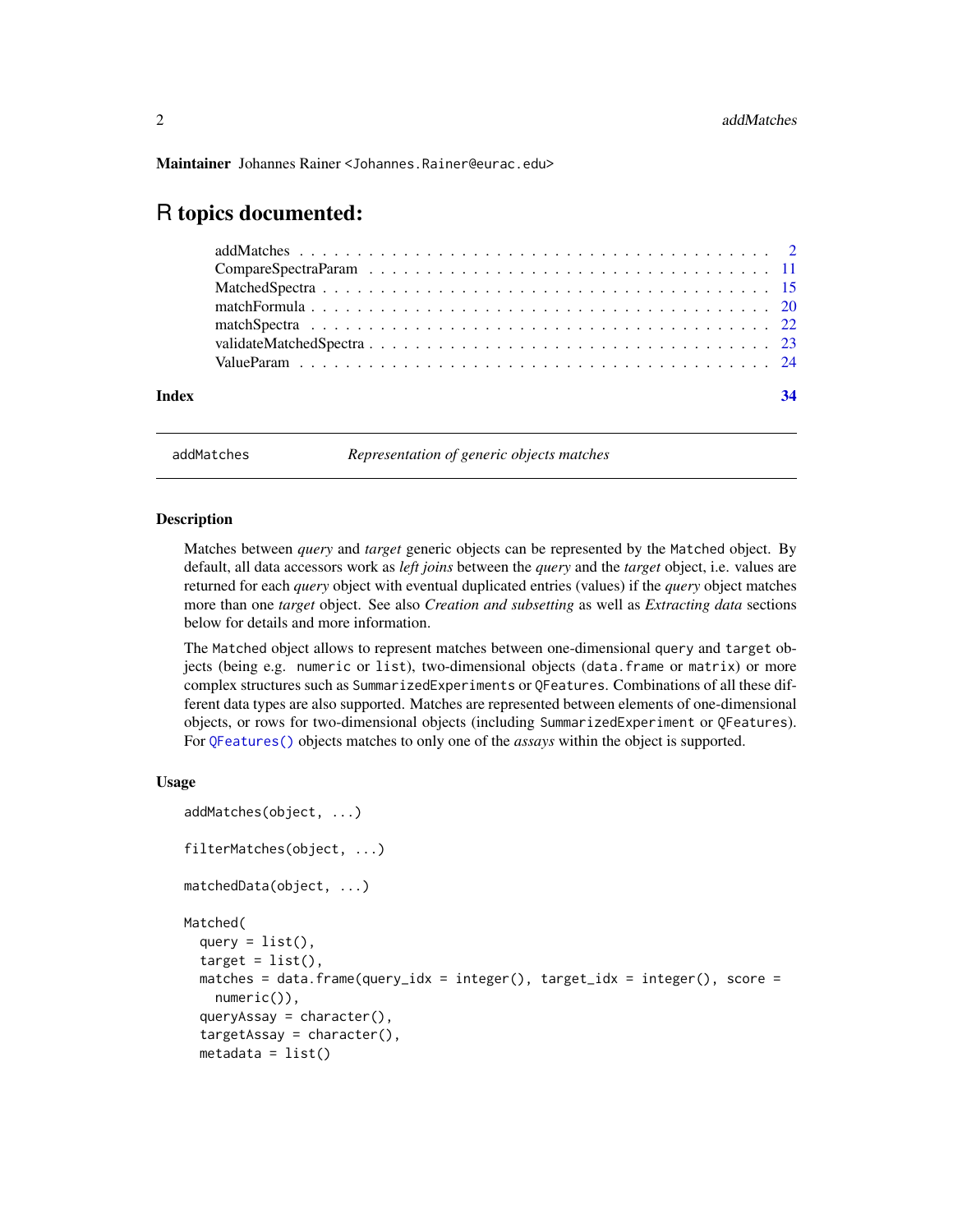```
addMatches 3
```

```
\mathcal{L}## S4 method for signature 'Matched'
length(x)
## S4 method for signature 'Matched'
show(object)
## S4 method for signature 'Matched,ANY,ANY,ANY'
x[i, j, \ldots, drop = FALSE]matches(object)
target(object)
query(object)
whichTarget(object)
whichQuery(object)
## S4 method for signature 'Matched'
x$name
## S4 method for signature 'Matched'
colnames(x)
## S4 method for signature 'Matched'
matchedData(object, columns = colnames(object), ...)
pruneTarget(object)
## S4 method for signature 'Matched'
filterMatches(
  object,
  queryValue = integer(),
  targetValue = integer(),
  queryColname = character(),
  targetColname = character(),
  index = integer(),keep = TRUE,...
\lambda## S4 method for signature 'Matched'
addMatches(
  object,
  queryValue = integer(),
```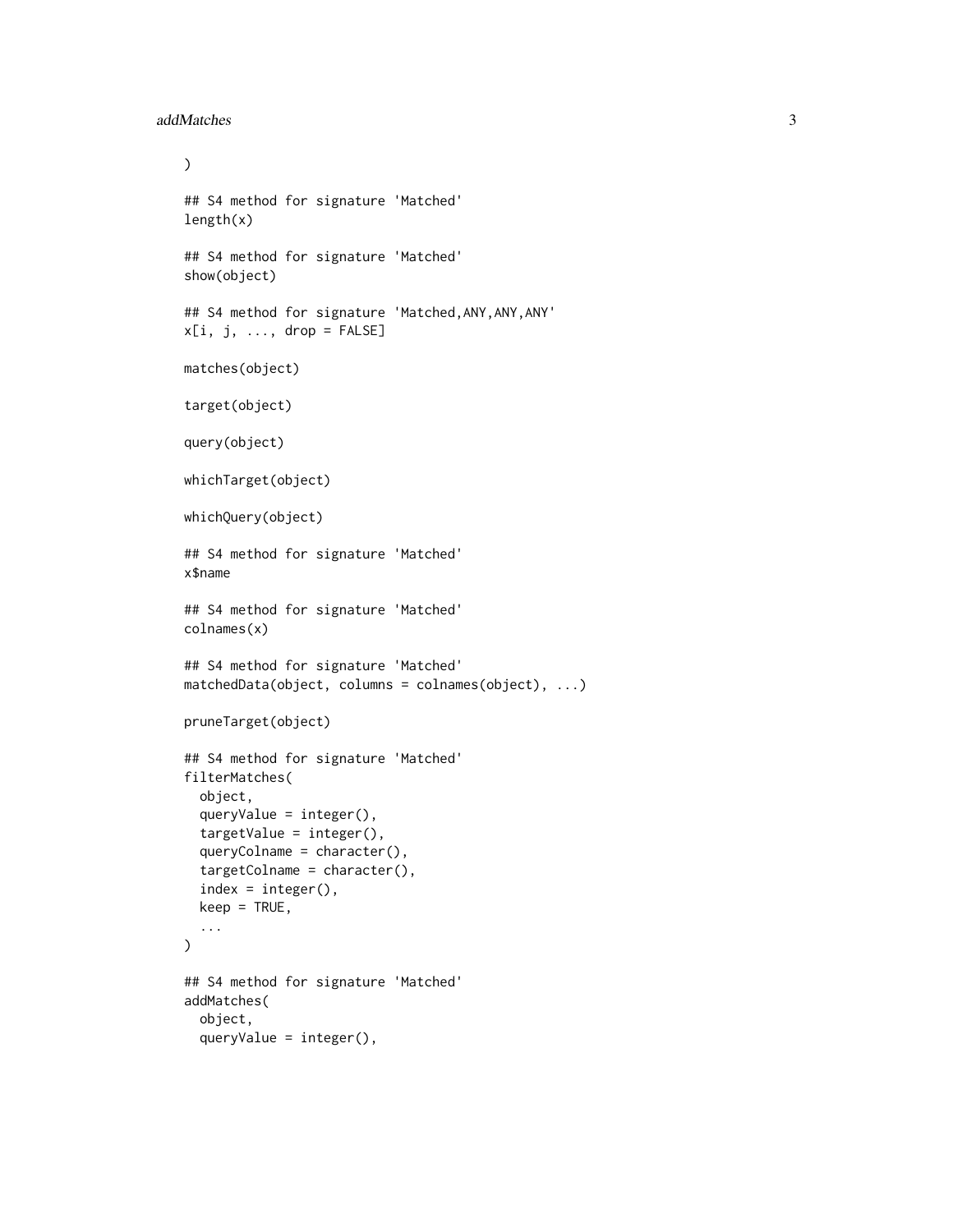```
targetValue = integer(),
  queryColname = character(),
  t = \frac{1}{2} targetColname = character(),
  score = rep(NA_real_, length(queryValue)),
  isIndex = FALSE\mathcal{L}
```
# Arguments

| object       | a Matched object.                                                                                                                                                                                                                                                                                                                                                                                                                             |
|--------------|-----------------------------------------------------------------------------------------------------------------------------------------------------------------------------------------------------------------------------------------------------------------------------------------------------------------------------------------------------------------------------------------------------------------------------------------------|
| $\cdots$     | additional parameters.                                                                                                                                                                                                                                                                                                                                                                                                                        |
| query        | object with the query elements.                                                                                                                                                                                                                                                                                                                                                                                                               |
| target       | object with the elements against which query has been matched.                                                                                                                                                                                                                                                                                                                                                                                |
| matches      | data.frame with columns "query_idx" (integer), "target_idx" (integer)<br>and "score" (numeric) representing the n:m mapping of elements between the<br>query and the target objects.                                                                                                                                                                                                                                                          |
| queryAssay   | character that needs to be specified when query is a QFeatures. In this case,<br>queryAssay is expected to be the name of one of the assays in query (the one<br>on which the matching was performed).                                                                                                                                                                                                                                        |
| targetAssay  | character that needs to be specified when target is a QFeatures. In this case,<br>targetAssay is expected to be the name of one of the assays in target (the one<br>on which the matching was performed).                                                                                                                                                                                                                                     |
| metadata     | list with optional additional metadata.                                                                                                                                                                                                                                                                                                                                                                                                       |
| x            | Matched object.                                                                                                                                                                                                                                                                                                                                                                                                                               |
| i            | integer or logical defining the query elements to keep.                                                                                                                                                                                                                                                                                                                                                                                       |
| j            | for [: ignored.                                                                                                                                                                                                                                                                                                                                                                                                                               |
| drop         | for [: ignored.                                                                                                                                                                                                                                                                                                                                                                                                                               |
| name         | for \$: the name of the column (or variable) to extract.                                                                                                                                                                                                                                                                                                                                                                                      |
| columns      | for matchedData: character vector with column names of variables that should<br>be extracted.                                                                                                                                                                                                                                                                                                                                                 |
| queryValue   | for filterMatches: vector of values to search for in query (if query is 1-<br>dimensional) or in column queryColname of query (if query is 2-dimensional).<br>For addMatches: either an index in query or value in column queryColname<br>of query defining (together with targetValue) the pair of query and target<br>elements for which a match should be manually added. Lengths of queryValue<br>and targetValue have to match.          |
| targetValue  | for filterMatches: vector of values to search for in target (if target is 1-<br>dimensional) or in column targetColname of target (if target is 2-dimensional).<br>For addMatches: either an index in target or value in column targetColname<br>of target defining (together with queryValue) the pair of query and target el-<br>ements for which a match should be manually added. Lengths of queryValue<br>and targetValue have to match. |
| queryColname | if query is 2-dimensional: column of query against which elements of queryValue<br>are compared.                                                                                                                                                                                                                                                                                                                                              |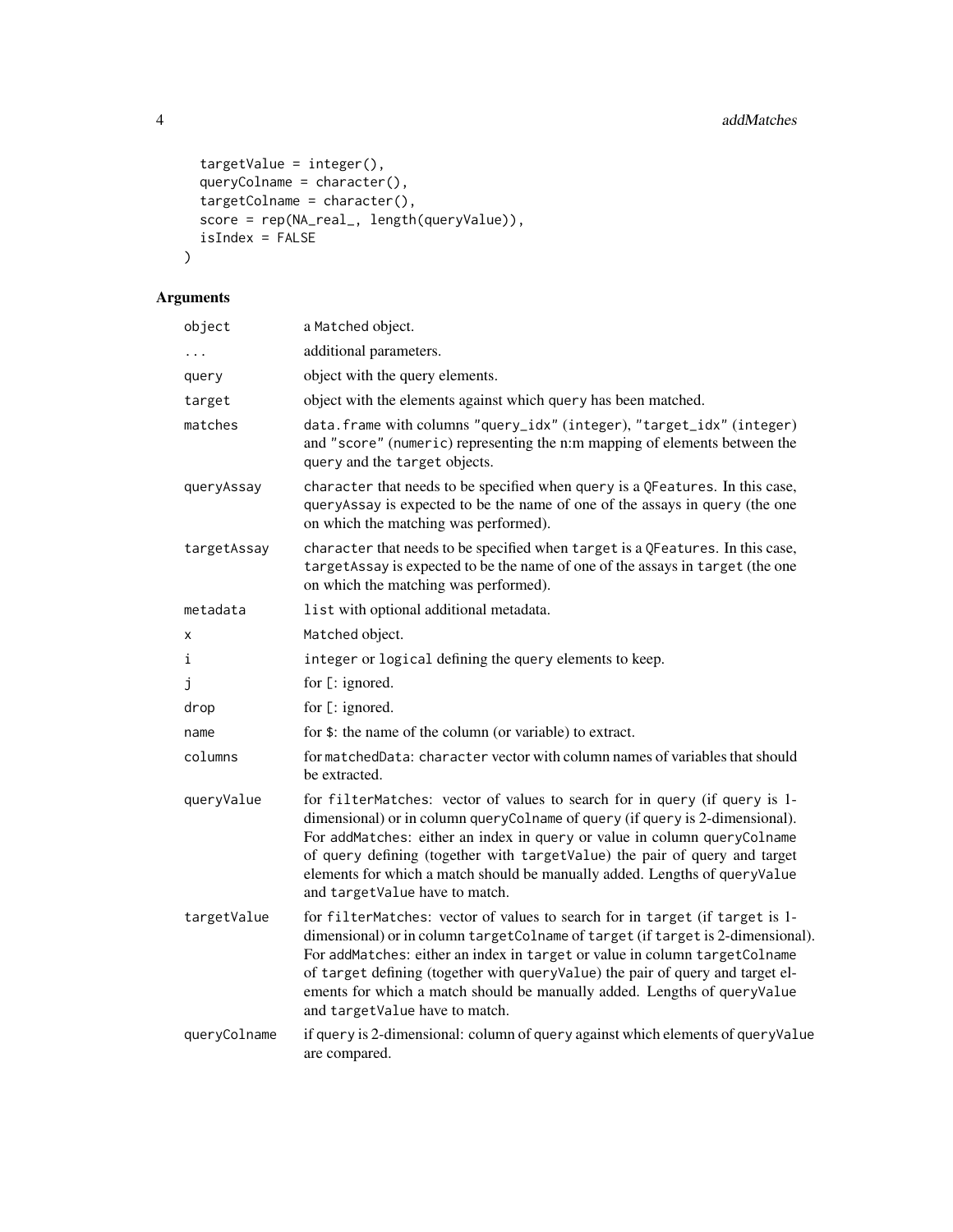#### <span id="page-4-0"></span>addMatches 5

| targetColname | if query is 2-dimensional: column of target against which elements of target Value<br>are compared.                                                                                                           |
|---------------|---------------------------------------------------------------------------------------------------------------------------------------------------------------------------------------------------------------|
| index         | for filterMatches: indices of the matches to keep (if keep = TRUE) or to drop<br>if (keep = $FALSE$ ).                                                                                                        |
| keep          | for filterMatches: logical. If keep = TRUE the matches are kept, if keep =<br>FALSE they are removed.                                                                                                         |
| score         | for addMatches: numeric (same length than queryValue) or data. frame (same<br>number of rows than query value) specifying the scores for the matches to add.<br>If not specified, a NA will be used as score. |
| isIndex       | for addMatches: specifies if queryValue and targetValue are expected to be<br>vectors of indexes.                                                                                                             |

# Value

See individual method description above for details.

#### Creation and subsetting

Matched object is returned as result from the [matchValues\(\)](#page-23-1) function.

Alternatively, Matched objects can also be created with the Matched function providing the query and target objects as well as the matches data. frame with two columns of integer indices defining which elements from *query* match which element from *target*.

- [ subset the object selecting query object elements to keep with parameter i. The resulting object will contain all the matches for the selected query elements. The target object will by default be returned as-is.
- addMatches: add new matches to an existing object. Parameters queryValue and targetValue allow to define which element(s) in query and target should be considered matching. If isIndex = TRUE, both queryValue and targetValue are considered to be integer indices identifying the matching elements in query and target, respectively. Alternatively (with isIndex = FALSE) queryValue and targetValue can be elements in columns queryColname or targetColname which can be used to identify the matching elements. Note that in this case only the first matching pair is added. Parameter score allows to provide the score for the match. It can be a numeric with the score or a data.frame with additional information on the manually added matches. In both cases its length (or number of rows) has to match the length of queryValue. See examples below for more information.
- filterMatches: keeps or removes matches corresponding to certain indexes or values of query and target. If queryValue and targetValue are provided, matches for these value pairs are kept or removed. Parameter index allows to filter matches providing their index in the [matches\(\)](#page-1-1) matrix. Note that filterMatches removes only matches from the [matches\(\)](#page-1-1) matrix from the Matched object but thus not alter the query or target in the object. See examples below for more information.
- pruneTarget *cleans* the object by removing non-matched target elements.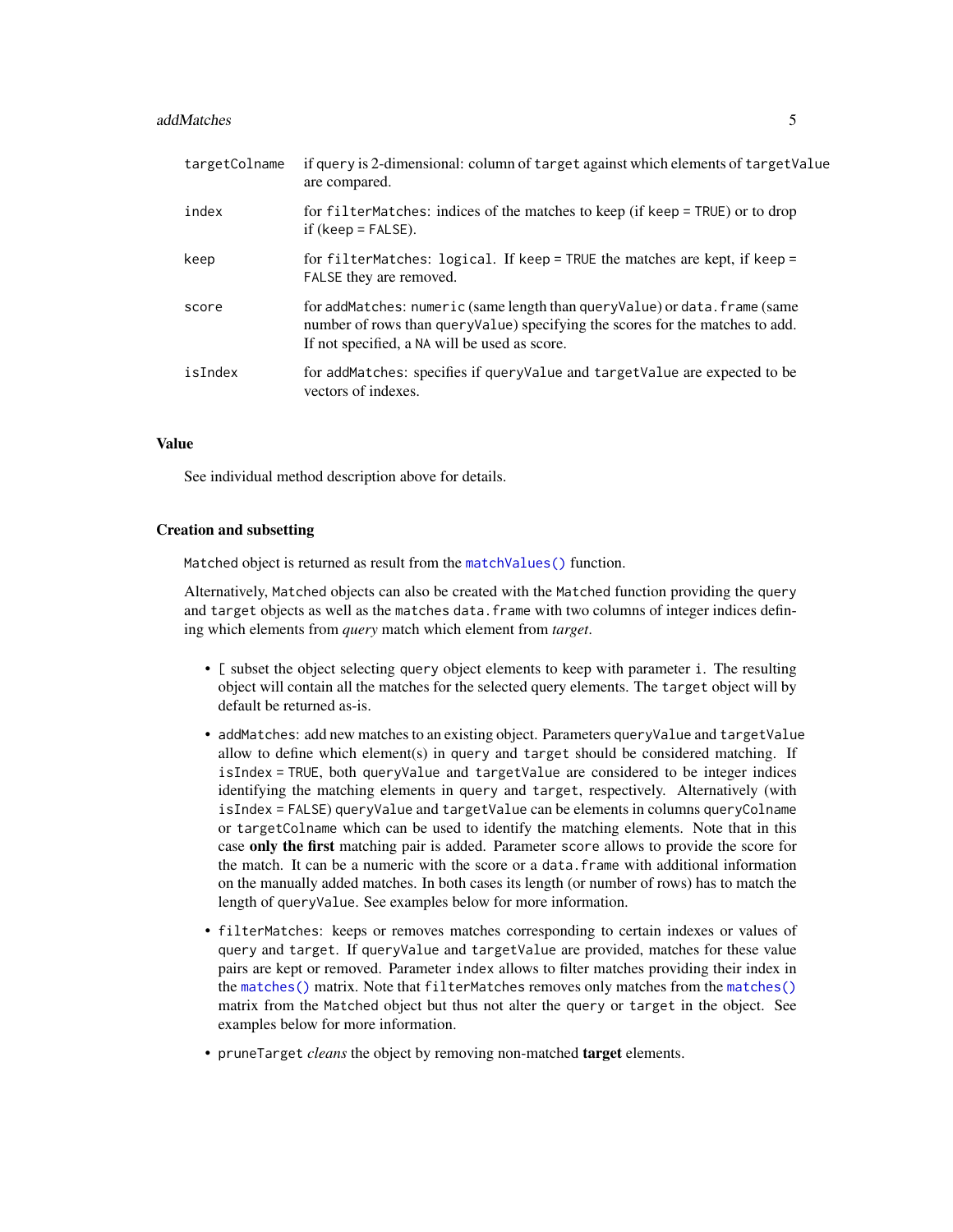#### <span id="page-5-0"></span>Extracting data

- \$ extracts a single variable from the Matched x. The variables that can be extracted can be listed using colnames(x). These variables can belong to *query*, *target* or be related to the matches (e.g. the score of each match). If the *query* (*target*) object is two dimensional, its columns can be extracted (prefix "target\_" is used for columns in the *target* object) otherwise if *query* (*target*) has only a single dimension (e.g. is a list or a character) the whole object can be extracted with x\$query (x\$target). More precisely, when *query* (*target*) is a SummarizedExperiment the columns from rowData(query) (rowData(target)) are extracted; when *query* (*target*) is a [QFeatures\(\)](#page-0-0) the columns from rowData of the assay specified in the queryAssay (targetAssay) slot are extracted. The matching scores are available as *variable* "score". Similar to a left join between the query and target elements, this function returns a value for each query element, with eventual duplicated values for query elements matching more than one target element. If variables from the target data. frame are extracted, an NA is reported for the entries corresponding to *query* elements that don't match any target element. See examples below for more details.
- length returns the number of query elements.
- matchedData allows to extract multiple variables contained in the Matched object as a DataFrame. Parameter columns allows to define which columns (or variables) should be returned (defaults to columns = colnames(object)). Each single column in the returned DataFrame is constructed in the same way as in \$. That is, like \$, this function performs a *left join* of variables from the *query* and *target* objects returning all values for all *query* elements (eventually returning duplicated elements for query elements matching multiple target elements) and the values for the target elements matched to the respective query elements (or NA if the target element is not matched to any query element).
- matches returns a data. frame with the actual matching information with columns "query\_idx" (index of the element in query), "target\_idx" (index of the element in target) "score" (the score of the match) and eventual additional columns.
- target returns the *target* object.
- query returns the *query* object.
- whichTarget returns an integer with the indices of the elements in *target* that match at least one element in *query*.
- whichQuery returns an integer with the indices of the elements in *query* that match at least one element in *target*.

#### Author(s)

Andrea Vicini, Johannes Rainer

#### See Also

[MatchedSpectra\(\)](#page-14-1) for matched [Spectra\(\)](#page-0-0) objects.

# Examples

```
## Creating a `Matched` object.
q1 \leq - data.frame(col1 = 1:5, col2 = 6:10)
t1 <- data.frame(col1 = 11:16, col2 = 17:22)
```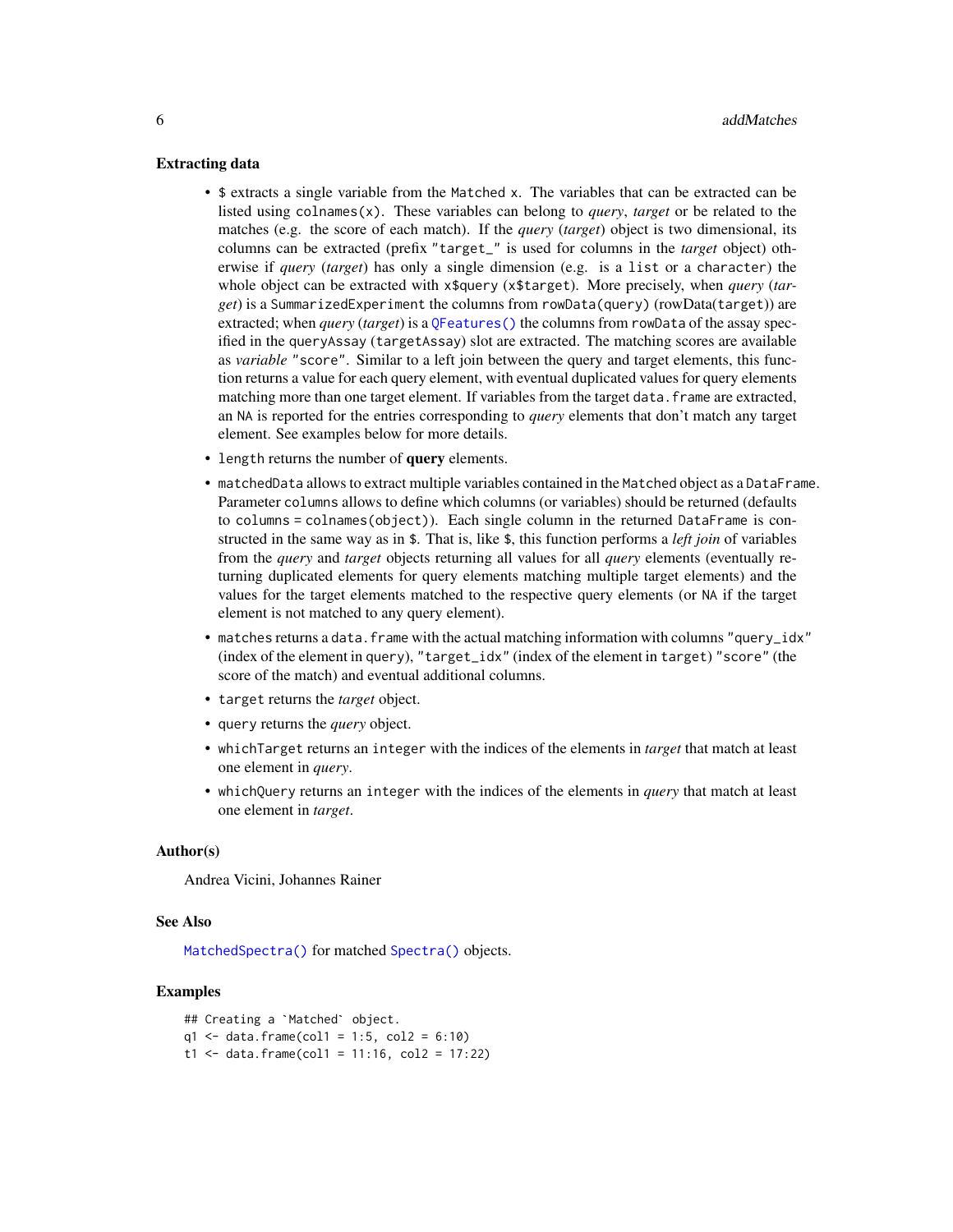```
## Define matches between query row 1 with target row 2 and, query row 2
## with target rows 2,3,4 and query row 5 with target row 5.
mo <- Matched(
     q1, t1, matches = data.frame(query_idx = c(1L, 2L, 2L, 2L, 5L),
                                             target\_idx = c(2L, 2L, 3L, 4L, 5L),score = seq(0.5, 0.9, by = 0.1))mo
## Which of the query elements (rows) match at least one target
## element (row)?
whichQuery(mo)
## Which target elements (rows) match at least one query element (row)?
whichTarget(mo)
## Extracting variable "col1" from query object .
mo$col1
## Extracting variable "col1" from query object .<br>mo$col1<br>## We have duplicated values for the entries of `col1` related to query
## elements (rows) matched to multiple rows of the target object). The
## We have duplicated values for the entries of `col1` related to q## elements (rows) matched to multiple rows of the target object).<br>## value of `col1` is returned for each element (row) in the query.
## Extracting variable "col1" from target object. To access columns from
## value of `col1` is returned for each element (row) in the query<br>## Extracting variable "col1" from target object. To access column<br>## target we have to prefix the name of the column by `"target_"`.
## Extracting variable "col1" from target object. To access columns fro<br>## target we have to prefix the name of the column by `"target_"`.<br>## Note that only values of `col1` for rows matching at least one query
## row are returned and an NA is reported for query rows without matching
## target rows.
mo$target_col1
## target rows.<br>mo$target_col1<br>## The 3rd and 4th query rows do not match any target row, thus `NA` is
## returned.
## The 3rd and 4th query rows do not match any target row, thus<br>## returned.<br>## `matchedData` can be used to extract all (or selected) columns
## `matchedData` can be used to extract all (or selected) columns<br>## from the object. Same as with `$`, a left join between the columns
## from the query and the target is performed. Below we extract selected
## columns from the object as a DataFrame.
res <- matchedData(mo, columns = c("col1", "col2", "target_col1",
                                                "target_col2"))
res
res$col1
res$target_col1
## The example matched object contains all query and all target
## elements (rows). Below we subset the object keeping only query rows that
## are matched to at least one target row.
mo_sub <- mo[whichQuery(mo)]
## mo_sub contains now only 3 query rows:
nrow(query(mo_sub))
## while the original object contains all 5 query rows:
nrow(query(mo))
```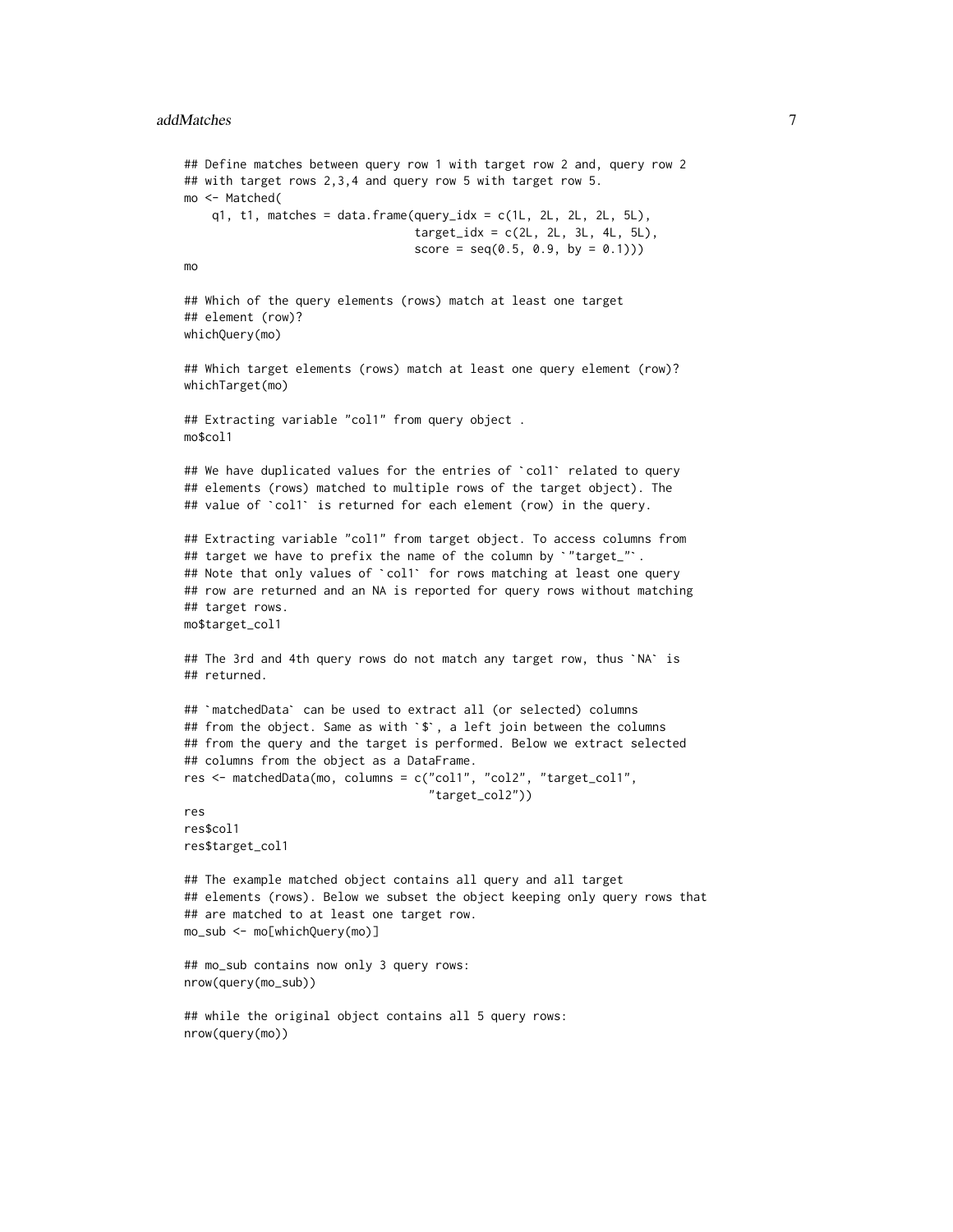#### 8 addMatches and the contract of the contract of the contract of the contract of the contract of the contract of the contract of the contract of the contract of the contract of the contract of the contract of the contract

```
## Both objects contain however still the full target object:
nrow(target(mo))
nrow(target(mo_sub))
## With the `pruneTarget` we can however reduce also the target rows to
## only those that match at least one query row
mo_sub <- pruneTarget(mo_sub)
nrow(target(mo_sub))
########
nrow(target(mo_sub))<br>########<br>## Creating a `Matched` object with a `data.frame` for `query` and a `vector`
#########<br>## Creating a `Matched` object with a `data.frame` for `query` and a `vec<br>## for `target`. The matches are specified in the same way as the example
## before.
q1 <- data.frame(col1 = 1:5, col2 = 6:10)
t2 < -11:16mo <- Matched(q1, t2, matches = data.frame(query_idx = c(1L, 2L, 2L, 2L, 5L),
     target\_idx = c(2L, 2L, 3L, 4L, 5L), score = seq(0.5, 0.9, by = 0.1)))## *target* is a simple vector and has thus no columns. The matched values
## from target, if it does not have dimensions and hence column names, can
## *target* is a simple vector<br>## from target, if it does not<br>## be retrieved with `$target`
mo$target
## be retrieved with <mark>`$target`</mark><br>mo$target<br>## Note that in this case "target" is returned by the function `colnames`
colnames(mo)
## Note that in this case "target" is returned by the<br>colnames(mo)<br>## As before, we can extract all data as a `DataFrame`
res <- matchedData(mo)
res
res <- matchedData(mo)<br>res<br>## Note that the columns of the obtained `DataFrame` are the same as the
res<br>## Note that the columns of the obtained `<br>## corresponding vectors obtained with `$`
res$col1
res$target
## Also subsetting and pruning works in the same way as the example above.
mo_sub <- mo[whichQuery(mo)]
## mo_sub contains now only 3 query rows:
nrow(query(mo_sub))
## while the original object contains all 5 query rows:
nrow(query(mo))
## Both object contain however still the full target object:
length(target(mo))
length(target(mo_sub))
## Reducing the target elements to only those that match at least one query
## row
mo_sub <- pruneTarget(mo_sub)
```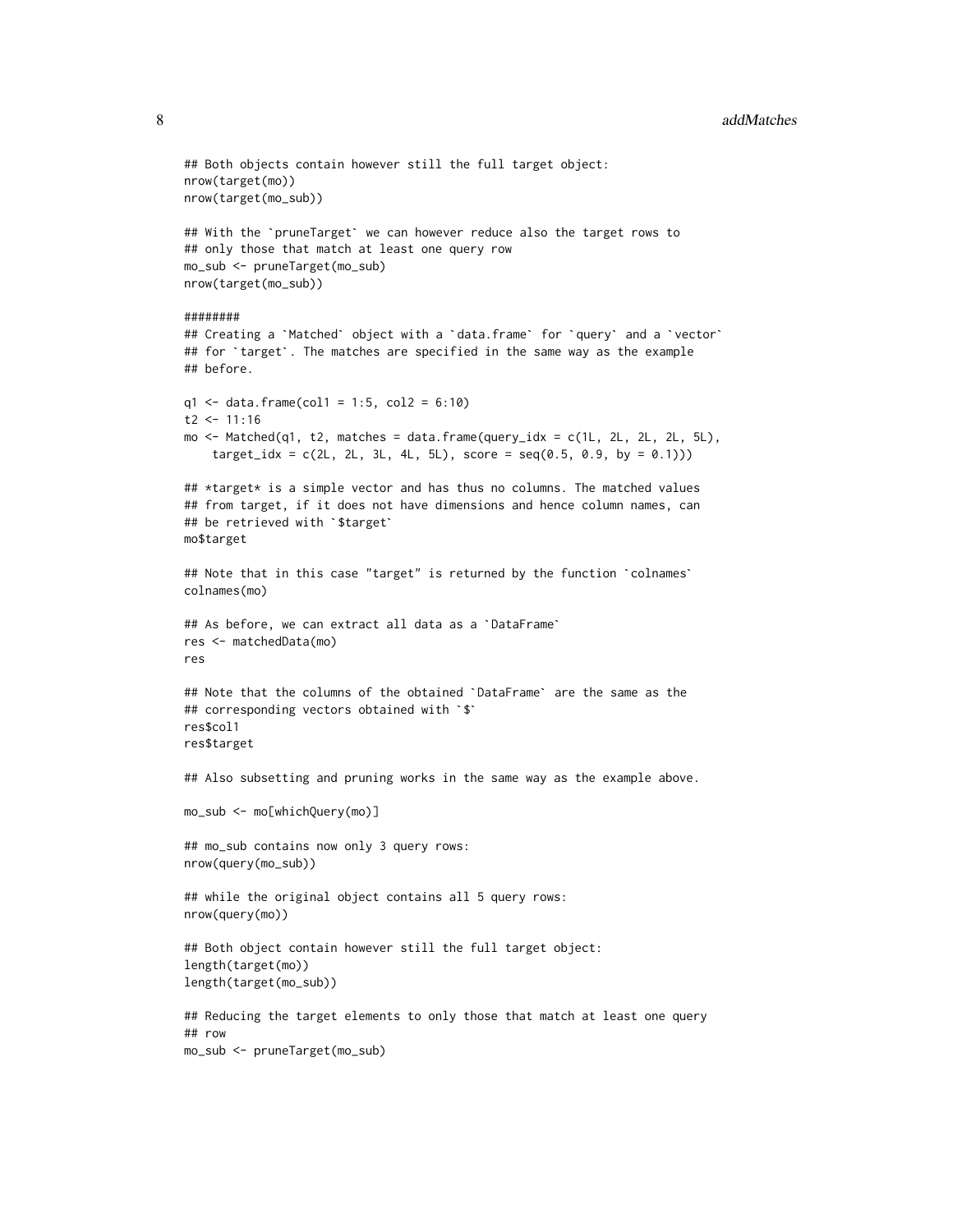#### addMatches 9

```
length(target(mo_sub))
########
length(target(mo_sub))<br>########<br>## Filtering `Matched` with `filterMatches`
#########<br>## Filtering `Matched` with `filte<br>## Inspecting the matches in `mo`:
mo$col1
mo$target
## We have thus target *12* matched to both query elements with values 1 and
## 2, and query element 2 is matching 3 target elements. Let's assume we want
## to resolve this multiple mappings to keep from them only the match between
## query 1 (column `"col1"` containing value `1`) with target 1 (value `12`)
## 2, and query element 2 is matching 3 target elements. Let's assume we w<br>## to resolve this multiple mappings to keep from them only the match betw<br>## query 1 (column `"col1"` containing value `1`) with target 2 (value<br>#
## to resolve this multiple mappings to keep from them only the match be<br>## query 1 (column `"coll"` containing value `1`) with target 1 (value `<br>## and query 2 (column `"coll"` containing value `2`) with target 2 (val<br>## 
## query 1 (column `"col1"` containing value `1`) wi#<br>## and query 2 (column `"col1"` containing value `2`<br>## `13`). In addition we also want to keep query ele<br>## column `"col1"`) with the target with value `15`:
mo\_sub \leftarrow filterMatches(mo, queryValue = c(1, 2, 5), queryColname = "coll",targetValue = c(12, 13, 15)matchedData(mo_sub)
targetValue = c(12, 13, 15))<br>matchedData(mo_sub)<br>## Alternatively to specifying the matches to filter with `queryValue` and
matchedData(mo_sub)<br>## Alternatively to specifying the matches to filter with `queryValue` an<br>## `targetValue` it is also possible to specify directly the index of the
## `targetValue` it is also possible to specify directly the index of the ## match(es) in the `matches` `data.frame`:
matches(mo)
## To keep only matches like in the example above we could use:
mo\_sub \leftarrow filterMatches(mo, index = c(1, 3, 5))matchedData(mo_sub)
## Note also that, instead of keeping the specified matches, it would be
matchedData(mo_sub)<br>## Note also that, instead of keeping the specified matches, it would<br>## possible to remove them by setting `keep = FALSE`. Below we remove
## selected matches from the object:
mo_sub <- filterMatches(mo, queryValue = c(2, 2), queryColname = "col1",
      targetValue = c(12, 14), keep = FALSE)
mo_sub$col1
mo_sub$target
########
## Adding matches using `addMatches`
## `addMatches` allows to manually add matches. Below we add a new match
## Adding matches using `addMatches`<br>## `addMatches` allows to manually add matches. Below we add a new match<br>## between the `query` element with a value of `1` in column `"col1"` and
## `addMatches` allows to manually add matches. Below we add a new matc<br>## between the `query` element with a value of `1` in column `"col1"` a<br>## the target element with a value of `15`. Parameter `score` allows to
## assign a score value to the match.
mo_add <- addMatches(mo, queryValue = 1, queryColname = "col1",
      targetValue = 15, score = 1.40)
matchedData(mo_add)
## Matches are always sorted by `query`, thus, the new match is listed as
## second match.
## Alternatively, we can also provide a `data.frame` with parameter `score`
```
## which enables us to add additional information to the added match. Below ## we define the score and an additional column specifying that this match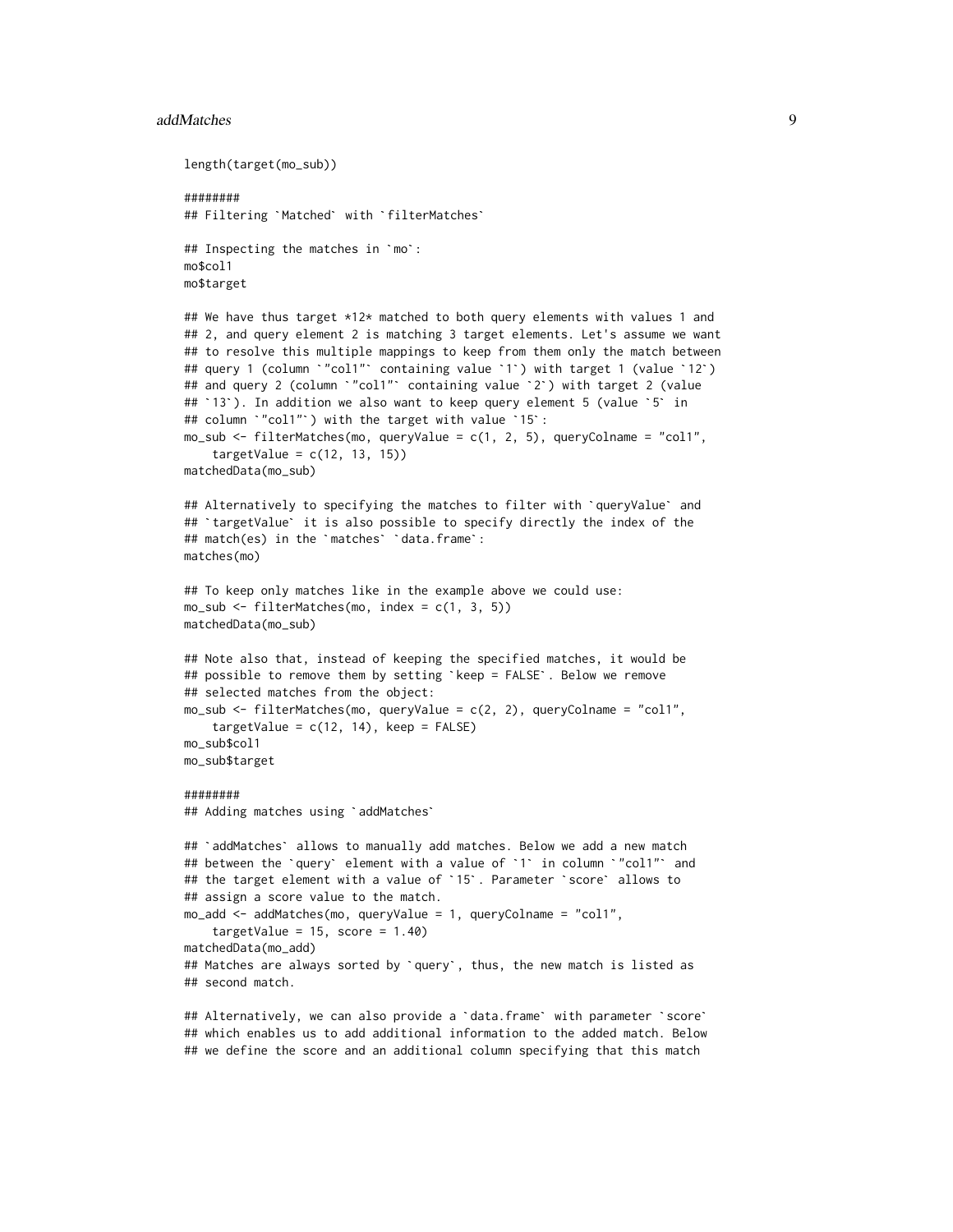```
## was added manually. This information will then also be available in the
## was added manu<br>## `matchedData`.
mo_add <- addMatches(mo, queryValue = 1, queryColname = "col1",
     targetValue = 15, score = data.frame(score = 5, manual = TRUE))
matchedData(mo_add)
## The match will get a score of NA if we're not providing any score.
mo_add <- addMatches(mo, queryValue = 1, queryColname = "col1",
     targetValue = 15)
matchedData(mo_add)
targetValue = 15)<br>matchedData(mo_add)<br>## Creating a `Matched` object with a `SummarizedExperiment` for `query` and
matchedData(mo_add)<br>## Creating a `Matched` object with a `SummarizedExperiment` for `query`<br>## a `vector` for `target`. The matches are specified in the same way as
## the example before.
library(SummarizedExperiment)
q1 <- SummarizedExperiment(
  assays = data.frame(matrix(NA, 5, 2)),
  rowData = data.frame(col1 = 1:5, col2 = 6:10),
  colData = data.frame(cD1 = c(NA, NA), cD2 = c(NA, NA)))
t1 <- data.frame(col1 = 11:16, col2 = 17:22)
## Define matches between row 1 in rowData(q1) with target row 2 and,
## rowData(q1) row 2 with target rows 2,3,4 and rowData(q1) row 5 with target
## row 5.
mo <- Matched(
     q1, t1, matches = data.frame(query_idx = c(1L, 2L, 2L, 2L, 5L),
                                          target\_idx = c(2L, 2L, 3L, 4L, 5L),score = seq(0.5, 0.9, by = 0.1))mo
## Which of the query elements (rows) match at least one target
## element (row)?
whichQuery(mo)
## Which target elements (rows) match at least one query element (row)?
whichTarget(mo)
## Extracting variable "col1" from rowData(q1).
mo$col1
## We have duplicated values for the entries of `col1` related to rows of
## rowData(q1) matched to multiple rows of the target data.frame t1. The
## We have duplicated values for the entries of `col1` related to ro#<br>## rowData(q1) matched to multiple rows of the target data.frame t1.<br>## value of `col1` is returned for each row in the rowData of query.
## Extracting variable "col1" from target object. To access columns from
## value of `coll` is returned for each row in the rowData of quer<br>## Extracting variable "coll" from target object. To access column<br>## target we have to prefix the name of the column by `"target_"`.
## Extracting variable "col1" from target object. To access columns from<br>## target we have to prefix the name of the column by `"target_"`.<br>## Note that only values of `col1` for rows matching at least one row in
## rowData of query are returned and an NA is reported for those without
## matching target rows.
mo$target_col1
```
## The 3rd and 4th query rows do not match any target row, thus `NA` is ## returned.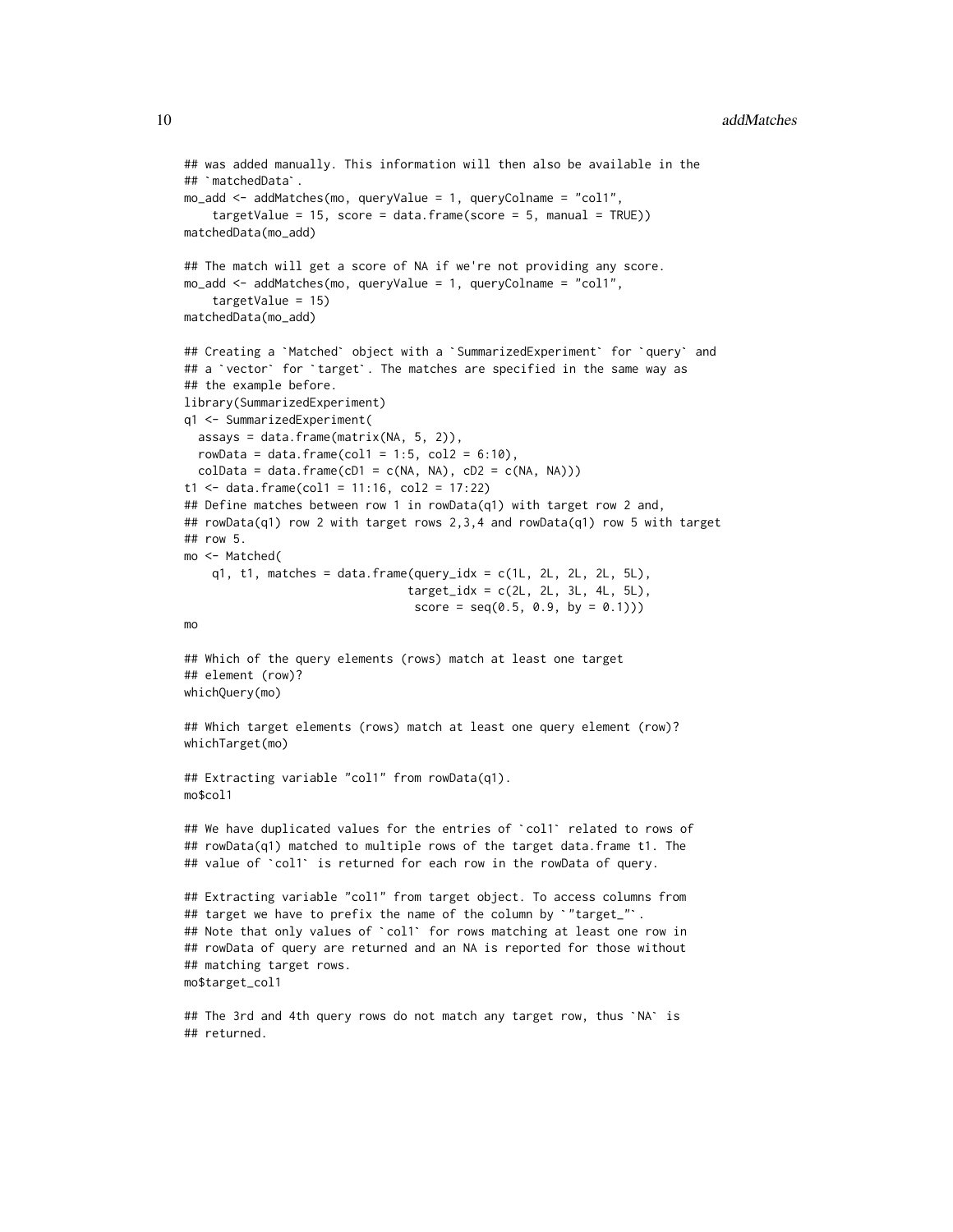```
## `matchedData` can be used to extract all (or selected) columns
## from the object. Same as with `$`, a left join between the columns
## from the query and the target is performed. Below we extract selected
## columns from the object as a DataFrame.
res <- matchedData(mo, columns = c("col1", "col2", "target_col1",
                                           "target_col2"))
res
res$col1
res$target_col1
## The example `Matched` object contains all rows in the
## `rowData` of the `SummarizedExperiment` and all target rows. Below we
## subset the object keeping only rows that are matched to at least one
## target row.
mo_sub <- mo[whichQuery(mo)]
## target row.<br>mo_sub <<mark>- mo[whichQuery(mo)]</mark><br>## mo_sub contains now a `SummarizedExperiment` with only 3 rows:
nrow(query(mo_sub))
## mo_sub contains now a `SummarizedExperiment` with only 3 rows:<br>nrow(query(mo_sub))<br>## while the original object contains a `SummarizedExperiment` with all 5
## rows:
nrow(query(mo))
## Both objects contain however still the full target object:
nrow(target(mo))
nrow(target(mo_sub))
nrow(target(mo))<br>nrow(target(mo_sub))<br>## With the `pruneTarget` we can however reduce also the target rows to
nrow(target(mo_sub))<br>## With the `pruneTarget` we can however reduce also the target<br>## only those that match at least one in the `rowData` of query
mo_sub <- pruneTarget(mo_sub)
nrow(target(mo_sub))
```
<span id="page-10-1"></span>CompareSpectraParam *Matching MS Spectra against a reference*

#### **Description**

matchSpectra with both query and target being a [Spectra](#page-0-0) object matches each spectra in query against all spectra in target and reports matches with a similarity that passes the THRESHFUN condition. The parameters for the matching can be specified with one of the param objects listed below:

• CompareSpectraParam: the *generic* parameter object allowing to set all settings for the [compareSpectra\(\)](#page-0-0) call that is used to perform the similarity calculation. This includes MAPFUN and FUN defining the peak-mapping and similarity calculation functions and ppm and tolerance to define an acceptable difference between m/z values of the compared peaks. Additional parameters to the compareSpectra call can be passed along with .... See the help of [Spectra\(\)](#page-0-0) for more information on these parameters. Parameters requirePrecursor (default TRUE) and requirePrecursorPeak (default FALSE) allow to pre-filter the target spectra prior to the actual similarity calculation for each individual query spectrum. Target spectra can also be pre-filtered based on retention time if parameter toleranceRt is set to a value different than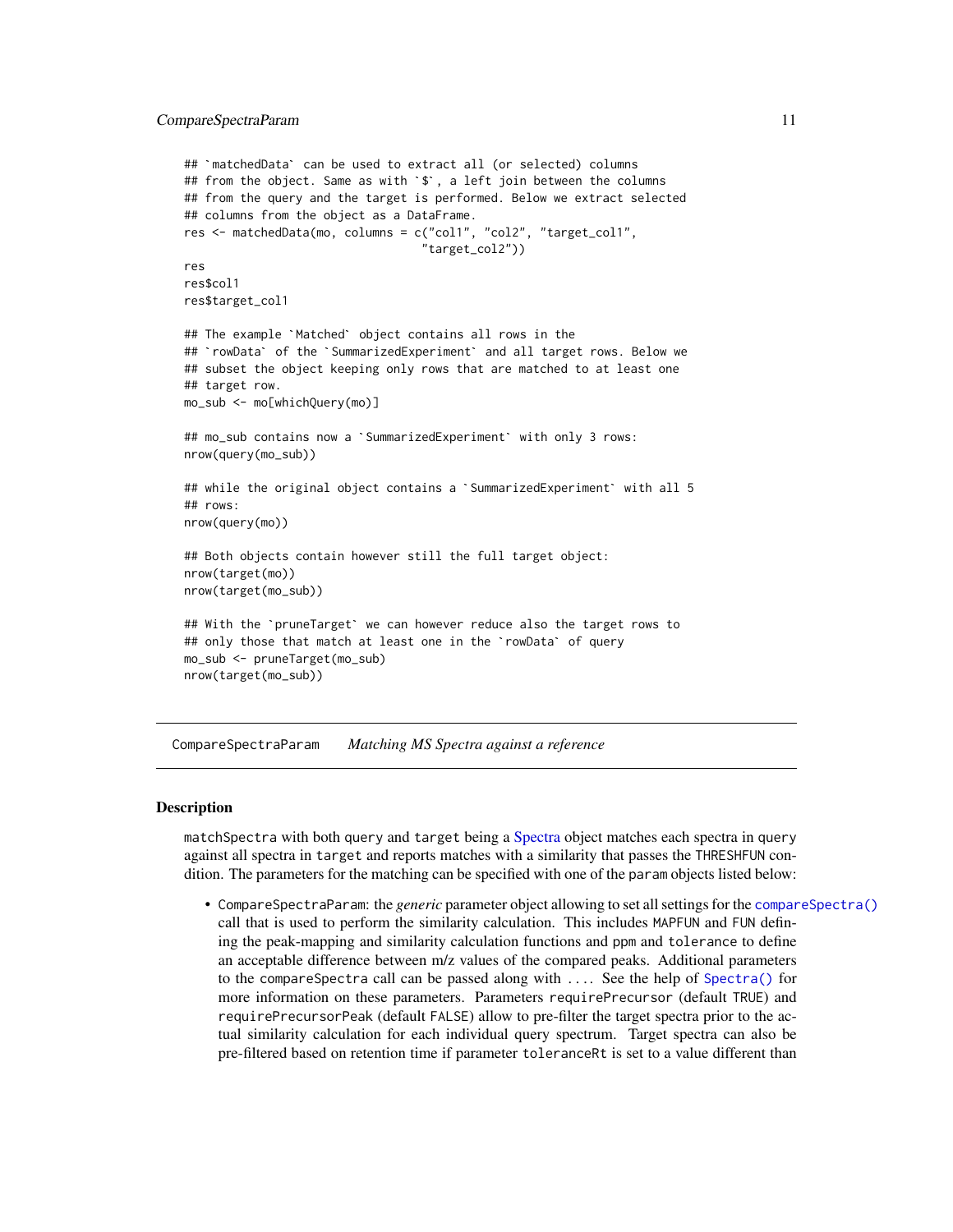the default toleranceRt = Inf. Only target spectra with a retention time within the query's retention time  $+/-$  (toleranceRt + percentRt% of the query's retention time) are considered. Note that while for ppm and tolerance only a single value is accepted, toleranceRt and percentRt can be also of length equal to the number of query spectra hence allowing to define different rt boundaries for each query spectrum. While these pre-filters can considerably improve performance, it should be noted that no matches will be found between query and target spectra with missing values in the considered variable (precursor m/z or retention time). For target spectra without retention times (such as for Spectra from a public reference database such as MassBank) the default toleranceRt = Inf should thus be used. Finally, parameter THRESHFUN allows to define a function to be applied to the similarity scores to define which matches to report. See below for more details.

• MatchForwardReverseParam: performs spectra matching as with CompareSpectraParam but reports, similar to MS-DIAL, also the *reverse* similarity score and the *presence ratio*. In detail, the matching of query spectra to target spectra is performed by considering all peaks from the query and all peaks from the target (reference) spectrum (i.e. *forward* matching using an *outer join*-based peak matching strategy). For matching spectra also the *reverse* similarity is calculated considering only peaks present in the target (reference) spectrum (i.e. using a *right join*-based peak matching). This is reported as spectra variable "reverse\_score". In addition, the ratio between the number of matched peaks and the total number of peaks in the target (reference) spectra is reported as the *presence ratio* (spectra variable "presence\_ratio") and the total number of matched peaks as "matched\_peaks\_count". See examples below for details. Parameter THRESHFUN\_REVERSE allows to define an additional *threshold function* to filter matches. If THRESHFUN\_REVERSE is defined only matches with a spectra similarity fulfilling both THRESHFUN and THRESHFUN\_REVERSE are returned. With the default THRESHFUN\_REVERSE = NULL all matches passing THRESHFUN are reported.

#### Usage

```
CompareSpectraParam(
  MAPFUN = joinPeaks,
  tolerance = 0,
  ppm = 5.
  FUN = MsCoreUtils::ndotproduct,
  requirePrecursor = TRUE,
  requirePrecursorPeak = FALSE,
  THRESHFUN = function(x) which(x \ge 0.7),
  toleranceRt = Inf,
  percentRt = 0,
  ...
)
MatchForwardReverseParam(
  MAPFUN = joinPeaks,
  tolerance = 0,
  ppm = 5,
  FUN = MsCoreUtils::ndotproduct,
  requirePrecursor = TRUE,
  requirePrecursorPeak = FALSE,
```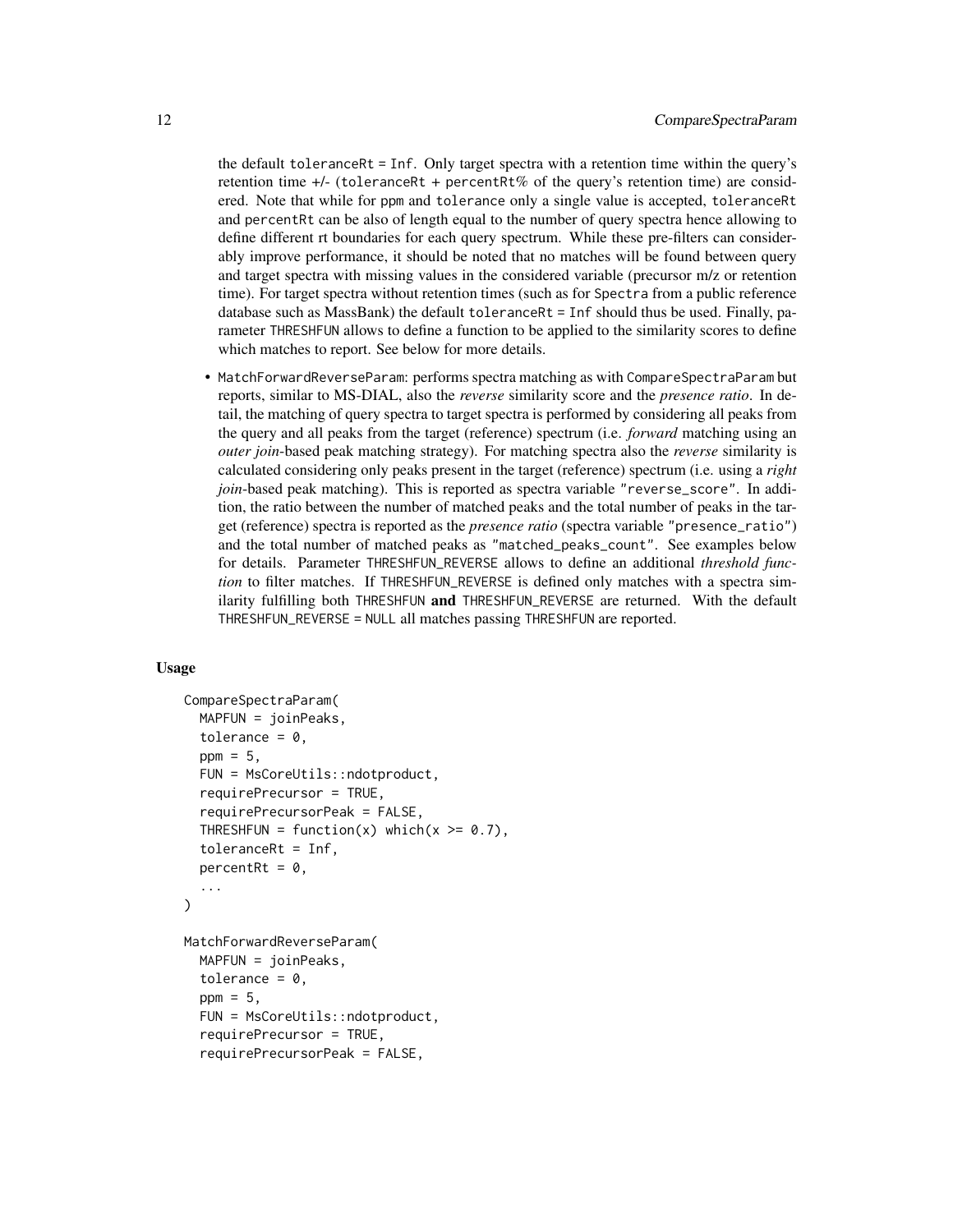```
THRESHFUN = function(x) which(x >= 0.7),
 THRESHFUN_REVERSE = NULL,
 toleranceRt = Inf,
 percentRt = 0,
  ...
\mathcal{L}## S4 method for signature 'Spectra, Spectra, CompareSpectraParam'
matchSpectra(query, target, param, BPPARAM = BiocParallel::SerialParam())
## S4 method for signature 'Spectra, Spectra, MatchForwardReverseParam'
matchSpectra(query, target, param, BPPARAM = BiocParallel::SerialParam())
```
# Arguments

| <b>MAPFUN</b>        | function used to map peaks between the compared spectra. Defaults for CompareSpectraParam<br>to joinPeaks(). See compareSpectra() for details.                                                                                                                                                                                                                                                                                                                                                                                                                                     |
|----------------------|------------------------------------------------------------------------------------------------------------------------------------------------------------------------------------------------------------------------------------------------------------------------------------------------------------------------------------------------------------------------------------------------------------------------------------------------------------------------------------------------------------------------------------------------------------------------------------|
| tolerance            | numeric(1) for an absolute maximal accepted difference between m/z values.<br>This will be used in compareSpectra as well as for eventual precursor m/z<br>matching.                                                                                                                                                                                                                                                                                                                                                                                                               |
| ppm                  | numeric(1) for a relative, m/z-dependent, maximal accepted difference be-<br>tween m/z values. This will be used in compareSpectra as well as for eventual<br>precursor m/z matching.                                                                                                                                                                                                                                                                                                                                                                                              |
| <b>FUN</b>           | function used to calculate similarity between spectra. Defaults for CompareSpectraParam<br>to MsCoreUtils::ndotproduct(). See MsCoreUtils::ndotproduct() for<br>details.                                                                                                                                                                                                                                                                                                                                                                                                           |
| requirePrecursor     |                                                                                                                                                                                                                                                                                                                                                                                                                                                                                                                                                                                    |
|                      | logical(1) whether only target spectra are considered in the similarity calcula-<br>tion with a precursor m/z that matches the precursor m/z of the query spectrum<br>(considering also ppm and tolerance). With requirePrecursor = TRUE (the<br>default) the function will complete much faster, but will not find any hits for<br>target (or query spectra) with missing precursor m/z. It is suggested to check<br>first the availability of the precursor m/z in target and query.                                                                                             |
| requirePrecursorPeak |                                                                                                                                                                                                                                                                                                                                                                                                                                                                                                                                                                                    |
|                      | logical(1) whether only target spectra will be considered in the spectra simi-<br>larity calculation that have a peak with an m/z matching the precursor m/z of the<br>query spectrum. Defaults to requirePrecursorPeak = FALSE. It is suggested<br>to check first the availability of the precursor m/z in query, as no match will be<br>reported for query spectra with missing precursor m/z.                                                                                                                                                                                   |
| <b>THRESHFUN</b>     | function applied to the similarity score to define which target spectra are con-<br>sidered matching. Defaults to THRESHFUN = function(x) which(x $>= 0.7$ ) hence<br>selects all target spectra matching a query spectrum with a similarity higher or<br>equal than 0.7. Any function that takes a numeric vector with similarity scores<br>from the comparison of a query spectrum with all target spectra (as returned by<br>compareSpectra()) as input and returns a logical vector (same dimensions<br>as the similarity scores) or an integer with the matches is supported. |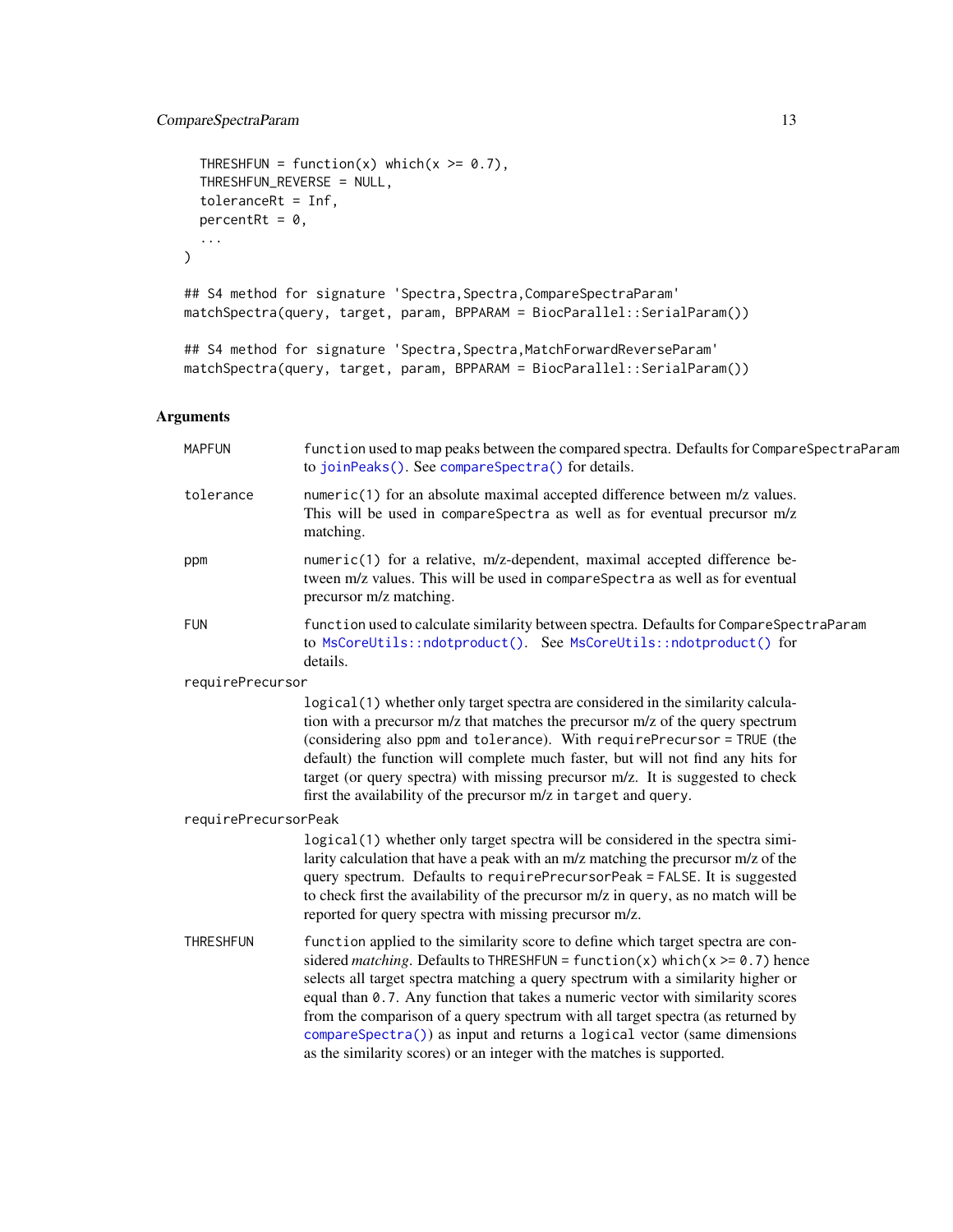<span id="page-13-0"></span>

| toleranceRt       | numeric of length 1 or equal to the number of query spectra defining the max-<br>imal accepted (absolute) difference in retention time between query and target<br>spectra. By default (with $toleranceRt = Inf$ ) the retention time-based filter is<br>not considered. See help of CompareSpectraParam above for more information.                                                                                                                                                                                                                                                                                                                         |
|-------------------|--------------------------------------------------------------------------------------------------------------------------------------------------------------------------------------------------------------------------------------------------------------------------------------------------------------------------------------------------------------------------------------------------------------------------------------------------------------------------------------------------------------------------------------------------------------------------------------------------------------------------------------------------------------|
| percentRt         | numeric of length 1 or equal to the number of query spectra defining the maxi-<br>mal accepted relative difference in retention time between query and target spec-<br>tra expressed in percentage of the query rt. For percent $Rt = 10$ , similarities are<br>defined between the query spectrum and all target spectra with a retention time<br>within query rt +/- $10\%$ of the query. By default (with toleranceRt = Inf) the<br>retention time-based filter is not considered. Thus, to consider the percentRt<br>parameter, toleranceRt should be set to a value different than that. See help of<br>CompareSpectraParam above for more information. |
|                   | for CompareSpectraParam: additional parameters passed along to the compareSpectra()<br>call.                                                                                                                                                                                                                                                                                                                                                                                                                                                                                                                                                                 |
| THRESHFUN_REVERSE |                                                                                                                                                                                                                                                                                                                                                                                                                                                                                                                                                                                                                                                              |
|                   | for MatchForwardReverseParam: optional additional thresholding function to<br>filter the results on the reverse score. If specified the same format than THRESHFUN<br>is expected.                                                                                                                                                                                                                                                                                                                                                                                                                                                                           |
| query             | for matchSpectra: Spectra object with the query spectra.                                                                                                                                                                                                                                                                                                                                                                                                                                                                                                                                                                                                     |
| target            | for matchSpectra: Spectra object with the target (reference) spectra to compare<br>query against.                                                                                                                                                                                                                                                                                                                                                                                                                                                                                                                                                            |
| param             | for matchSpectra: parameter object (such as CompareSpectraParam) defining<br>the settings for the matching.                                                                                                                                                                                                                                                                                                                                                                                                                                                                                                                                                  |
| <b>BPPARAM</b>    | for matchSpectra: parallel processing setup (see the BiocParallel package<br>for more information). Parallel processing is disabled by default.                                                                                                                                                                                                                                                                                                                                                                                                                                                                                                              |
|                   |                                                                                                                                                                                                                                                                                                                                                                                                                                                                                                                                                                                                                                                              |

# Value

matchSpectra returns a [MatchedSpectra\(\)](#page-14-1) object. Constructor functions return an instance of the class.

# Author(s)

Johannes Rainer, Michael Witting

# Examples

```
library(Spectra)
library(msdata)
fl <- system.file("TripleTOF-SWATH", "PestMix1_DDA.mzML", package = "msdata")
pest_ms2 <- filterMsLevel(Spectra(fl), 2L)
## subset to selected spectra.
pest_ms2 <- pest_ms2[c(808, 809, 945:955)]
## Load a small example MassBank data set
load(system.file("extdata", "minimb.RData", package = "MetaboAnnotation"))
```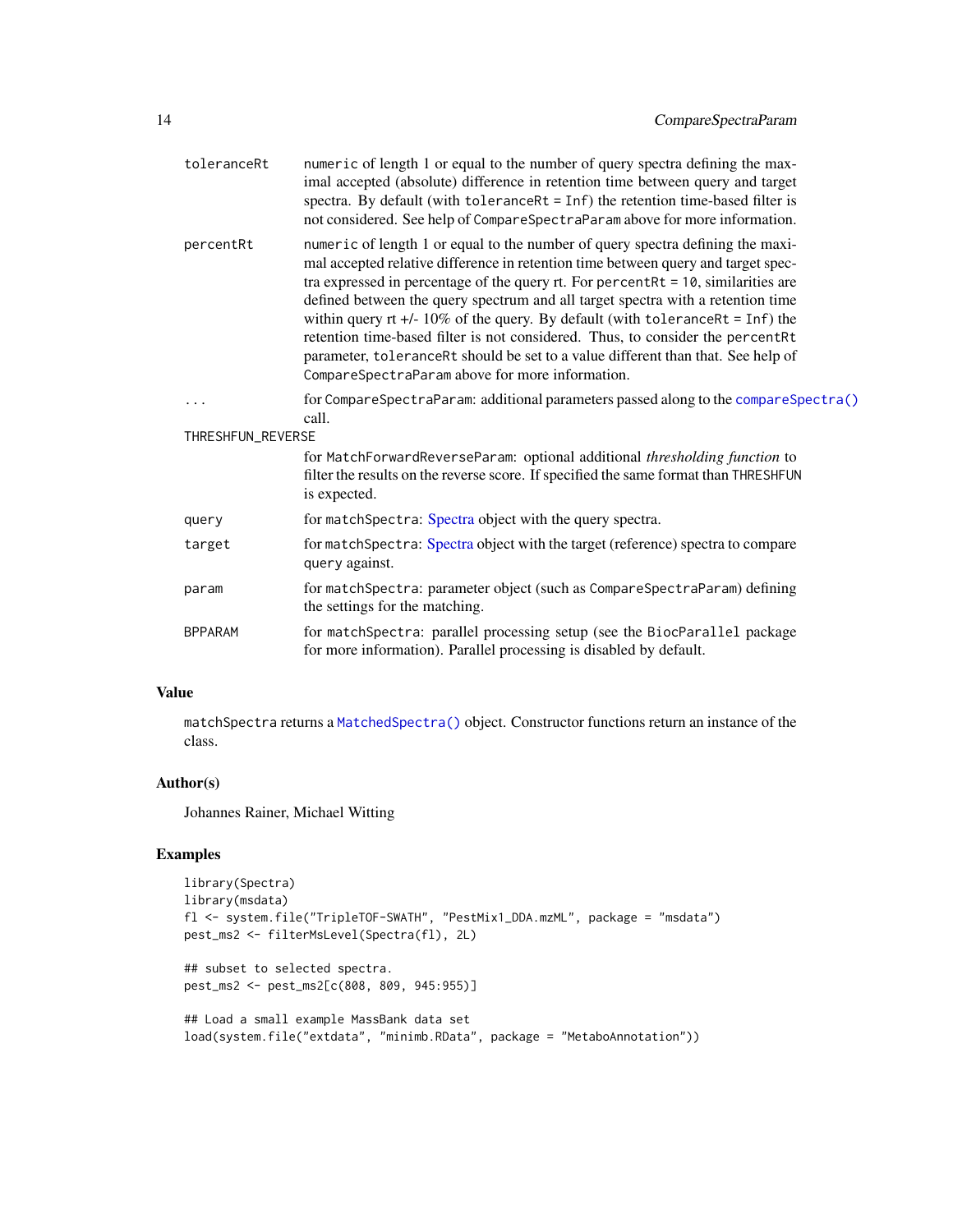# <span id="page-14-0"></span>MatchedSpectra 15

```
## Match spectra with the default similarity score (normalized dot product)
csp <- CompareSpectraParam(requirePrecursor = TRUE, ppm = 10)
mtches <- matchSpectra(pest_ms2, minimb, csp)
mtches
## Are there any matching spectra for the first query spectrum?
mtches[1]
## No
## And for the second query spectrum?
mtches[2]
## The second query spectrum matches 4 target spectra. The scores for these
## matches are:
mtches[2]$score
## To access the score for the full data set
mtches$score
## Below we use a THRESHFUN that returns for each query spectrum the (first)
## best matching target spectrum.
csp <- CompareSpectraParam(requirePrecursor = FALSE, ppm = 10,
   THRESHFUN = function(x) which.max(x))
mtches <- matchSpectra(pest_ms2, minimb, csp)
mtches
## Each of the query spectra is matched to one target spectrum
length(mtches)
matches(mtches)
## Match spectra considering also measured retention times. This requires
## that both query and target spectra have non-missing retention times.
rtime(pest_ms2)
rtime(minimb)
## Target spectra don't have retention times. Below we artificially set
## retention times to show how an additional retention time filter would
## work.
rtime(minimb) <- rep(361, length(minimb))
## Matching spectra requiring a matching precursor m/z and the difference
## of retention times between query and target spectra to be <= 2 seconds.
csp <- CompareSpectraParam(requirePrecursor = TRUE, ppm = 10,
    toleranceRt = 2)
mtches <- matchSpectra(pest_ms2, minimb, csp)
mtches
matches(mtches)
## See the package vignette for details, descriptions and more examples.
```
<span id="page-14-1"></span>MatchedSpectra *Representation of Spectra matches*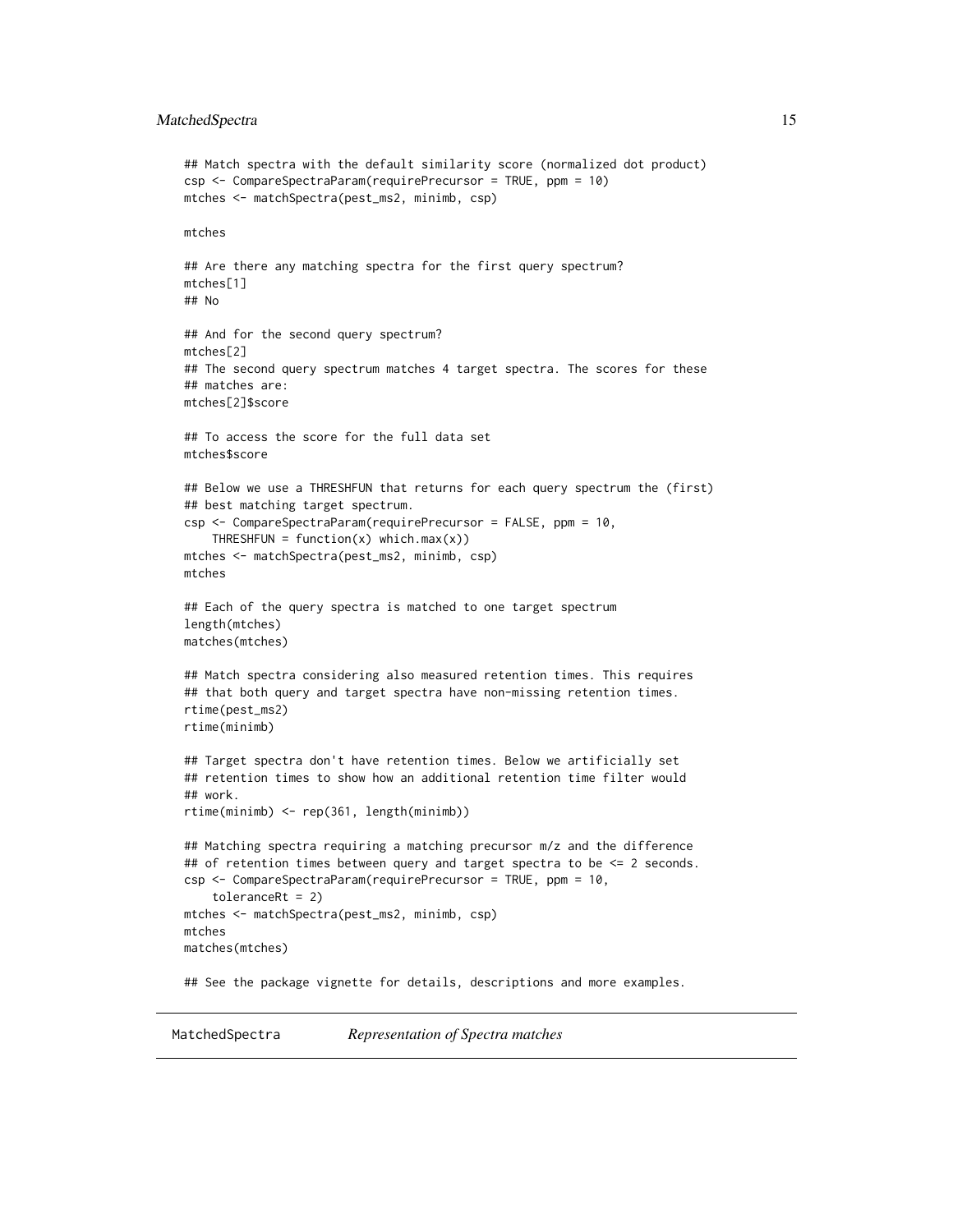# Description

Matches between query and target spectra can be represented by the MatchedSpectra object. Functions like the [matchSpectra\(\)](#page-21-1) function will return this type of object. By default, all data accessors work as *left joins* between the *query* and the *target* spectra, i.e. values are returned for each *query* spectrum with eventual duplicated entries (values) if the query spectrum matches more than one target spectrum.

# Usage

```
MatchedSpectra(
  query = Spectra(),
  target = Spectra(),
 matches = data.frame(query_idx = integer(), target_idx = integer(), score =
    numeric())
)
## S4 method for signature 'MatchedSpectra'
spectraVariables(object)
## S4 method for signature 'MatchedSpectra'
colnames(x)
## S4 method for signature 'MatchedSpectra'
x$name
## S4 method for signature 'MatchedSpectra'
spectraData(object, columns = spectraVariables(object))
## S4 method for signature 'MatchedSpectra'
matchedData(object, columns = spectraVariables(object), ...)
## S4 method for signature 'MatchedSpectra'
addProcessing(object, FUN, ..., spectraVariables = character())
## S4 method for signature 'MatchedSpectra'
plotSpectraMirror(x, xlab = "m/z", ylab = "intensity", main = "", ...)
## S4 method for signature 'MatchedSpectra, MsBackend'
setBackend(object, backend, ...)
```
# Arguments

| query   | Spectra with the query spectra.                                                                                                                                                         |
|---------|-----------------------------------------------------------------------------------------------------------------------------------------------------------------------------------------|
| target  | Spectra with the spectra against which query has been matched.                                                                                                                          |
| matches | data. frame with columns "query_idx" (integer), "target_idx" (integer)<br>and "score" (numeric) representing the $n:m$ mapping of elements between the<br>query and the target Spectra. |
| object  | MatchedSpectra object.                                                                                                                                                                  |

<span id="page-15-0"></span>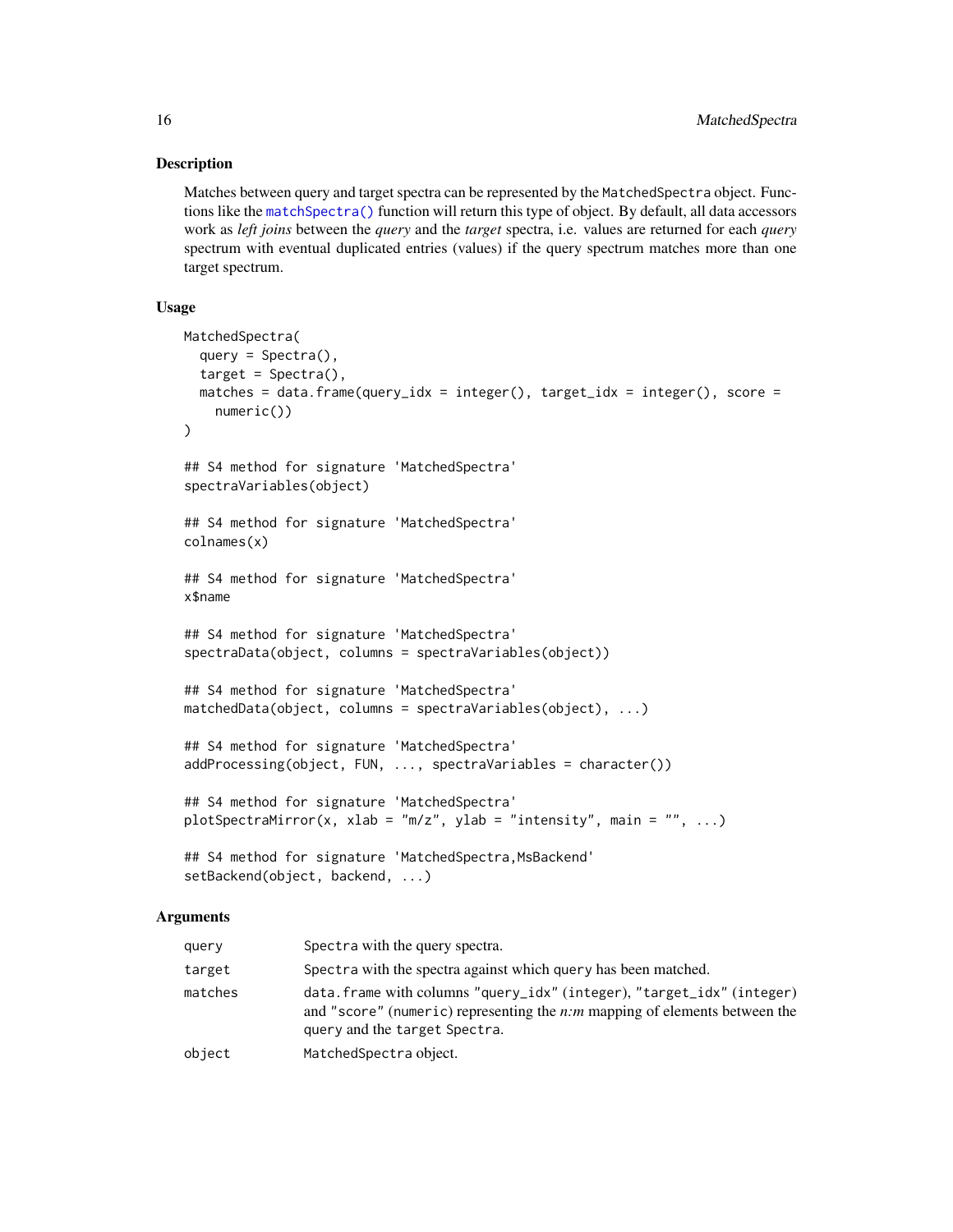# <span id="page-16-0"></span>MatchedSpectra 17

| $\times$         | MatchedSpectra object.                                                                                                                                     |
|------------------|------------------------------------------------------------------------------------------------------------------------------------------------------------|
| name             | for \$: the name of the spectra variable to extract.                                                                                                       |
| columns          | for spectraData: character vector with spectra variable names that should be<br>extracted.                                                                 |
| $\ddotsc$        | for addProcessing: additional parameters for the function FUN. For plotSpectraMirror:<br>additional parameters passed to the plotting functions.           |
| <b>FUN</b>       | for addProcessing: function to be applied to the peak matrix of each spectrum<br>in object. See Spectra() for more details.                                |
| spectraVariables |                                                                                                                                                            |
|                  | for addProcessing: character with additional spectra variables that should be<br>passed along to the function defined with FUN. See Spectra() for details. |
| xlab             | for plotSpectraMirror: the label for the x-axis.                                                                                                           |
| ylab             | for plotSpectraMirror: the label for the y-axis.                                                                                                           |
| main             | for plotSpectraMirror: an optional title for each plot.                                                                                                    |
| backend          | for setBackend: instance of an object extending MsBackend. See help for<br>setBackend in Spectra() for more details.                                       |

#### Value

See individual method desciption above for details.

#### Creation and subsetting

MatchedSpectra objects can be created with the MatchedSpectra function providing the query and target Spectra as well as a data.frame with the

- [ subset the MatchedSpectra selecting query spectra to keep with parameter i. The target spectra will by default be returned as-is.
- pruneTarget *cleans* the MatchedSpectra object by removing non-matched target spectra.

#### Extracting data

- \$ extracts a single spectra variable from the MatchedSpectra x. Use spectraVariables to get all available spectra variables. Prefix "target\_" is used for spectra variables from the *target* Spectra. The matching scores are available as *spectra variable* "score". Similar to a left join between the query and target spectra, this function returns a value for each query spectrum with eventual duplicated values for query spectra matching more than one target spectrum. If spectra variables from the target spectra are extracted, an NA is reported for *query* spectra that don't match any target spectra. See examples below for more details.
- length returns the number of query spectra.
- matchedData same as spectraData below.
- spectraData returns spectra variables from the query and/or target Spectra as a DataFrame. Parameter columns allows to define which variables should be returned (defaults to columns = spectraVariables(object)), spectra variable names of the target spectra need to be prefixed with target\_ (e.g. target\_msLevel to get the MS level from target spectra). The score from the matching function is returned as spectra variable "score". Similar to \$, this function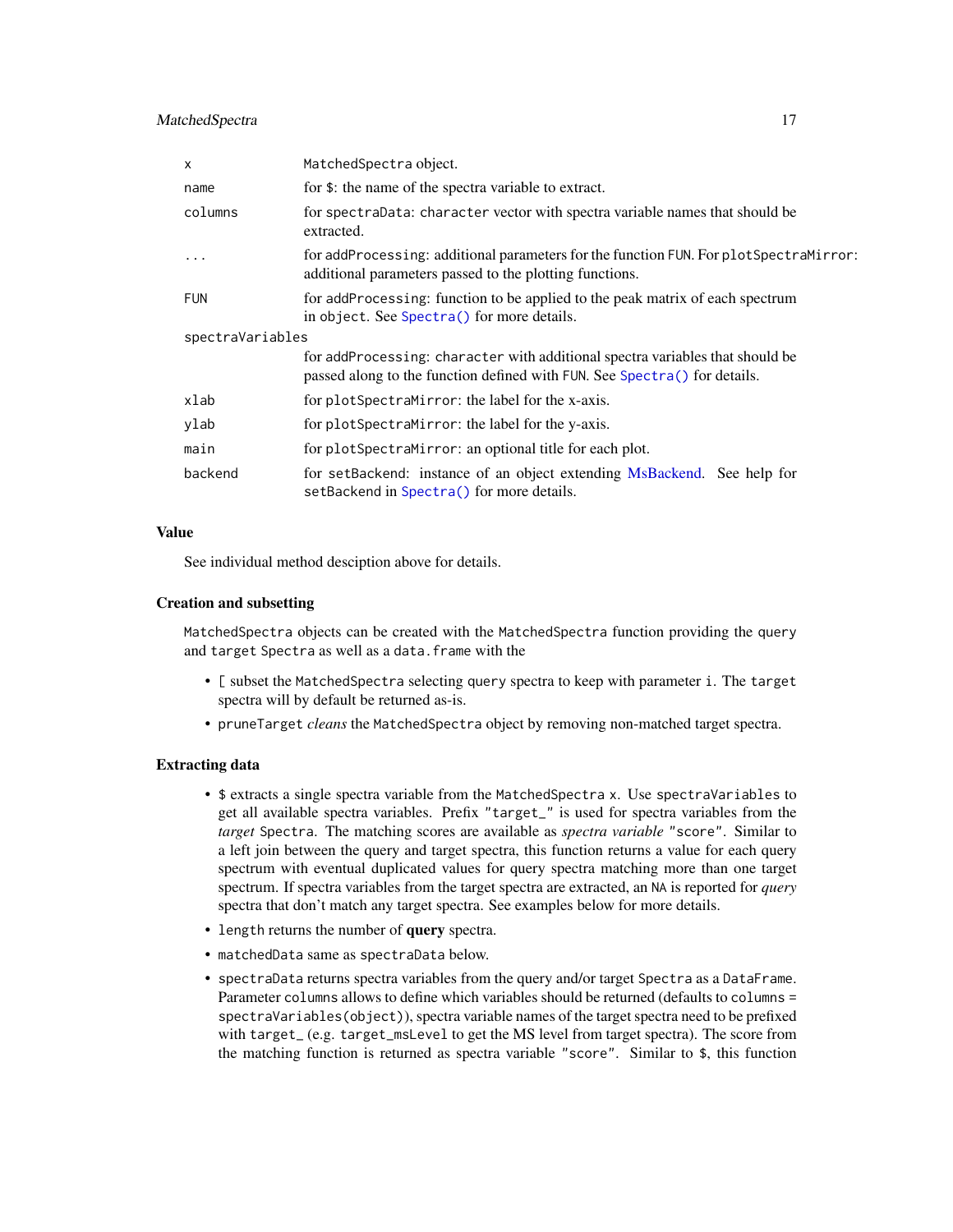<span id="page-17-0"></span>performs a *left join* of spectra variables from the *query* and *target* spectra returning all values for all query spectra (eventually returning duplicated elements for query spectra matching multiple target spectra) and the values for the target spectra matched to the respective query spectra. See help on \$ above or examples below for details.

- spectraVariables returns all available spectra variables in the *query* and *target* spectra. The prefix "target\_" is used to label spectra variables of target spectra (e.g. the name of the spectra variable for the MS level of target spectra is called "target\_msLevel").
- target returns the *target* Spectra.
- query returns the *query* Spectra.
- whichTarget returns an integer with the indices of the spectra in *target* that match at least on spectrum in *query*.
- whichQuery returns an integer with the indices of the spectra in *query* that match at least on spectrum in *target*.

#### Data manipulation and plotting

- addProcessing: add a processing step to both the *query* and *target* Spectra in object. Additional parameters for FUN can be passed *via* .... See addProcessing documentation in [Spectra\(\)](#page-0-0) for more information.
- plotSpectraMirror: creates a mirror plot between the query and each matching target spectrum. Can only be applied to a MatchedSpectra with a single query spectrum. Additional plotting parameters can be passed through ....
- setBackend: allows to change the *backend* of both the query and target [Spectra\(\)](#page-0-0) object. The function will return a MatchedSpectra object with the query and target Spectra changed to the specified backend, which can be any backend extending [MsBackend.](#page-0-0)

# Author(s)

Johannes Rainer

# See Also

[Matched\(\)](#page-1-1) for additional functions available for MatchedSpectra.

# Examples

```
## Creating a dummy MatchedSpectra object.
library(Spectra)
df1 <- DataFrame(
   msLevel = 2L, rtime = 1:10,
    spectrum_id = c("a", "b", "c", "d", "e", "f", "g", "h", "i", "j"))df2 <- DataFrame(
    msLevel = 2L, rtime = rep(1:10, 20),
    spectrum_id = rep(c("A", "B", "C", "D", "E"), 20))
sp1 <- Spectra(df1)
sp2 <- Spectra(df2)
## Define matches between query spectrum 1 with target spectra 2 and 5,
## query spectrum 2 with target spectrum 2 and query spectrum 4 with target
```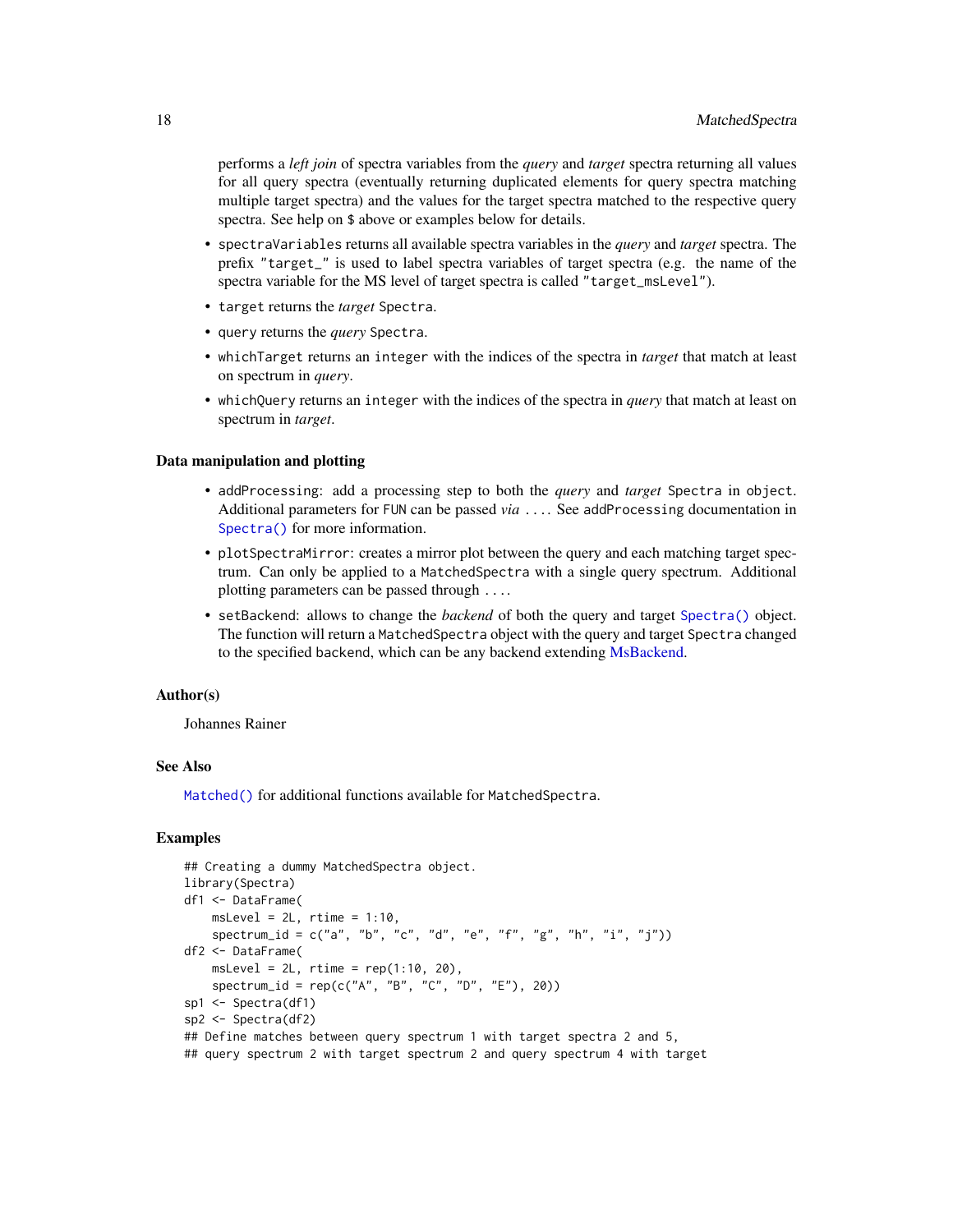# MatchedSpectra 19

```
## spectra 8, 12 and 15.
ms <- MatchedSpectra(
   sp1, sp2, matches = data.frame(query_idx = c(1L, 1L, 2L, 4L, 4L, 4L),
                                   target_idx = c(2L, 5L, 2L, 8L, 12L, 15L),
                                   score = 1:6))
```
## Which of the query spectra match at least one target spectrum? whichQuery(ms)

## Extracting spectra variables: accessor methods for spectra variables act ## as "left joins", i.e. they return a value for each query spectrum, with ## eventually duplicated elements if one query spectrum matches more than ## one target spectrum.

## Which target spectrum matches at least one query spectrum? whichTarget(ms)

## Extracting the retention times of the query spectra. ms\$rtime

## We have duplicated retention times for query spectrum 1 (matches 2 target ## spectra) and 4 (matches 3 target spectra). The retention time is returned ## for each query spectrum.

## Extracting retention times of the target spectra. Note that only retention ## times for target spectra matching at least one query spectrum are returned ## and an NA is reported for query spectra without matching target spectrum. ms\$target\_rtime

## The first query spectrum matches target spectra 2 and 5, thus their ## retention times are returned as well as the retention time of the second ## target spectrum that matches also query spectrum 2. The 3rd query spectrum ## The first query spectrum matches target spectra 2 and 5, thus their<br>## retention times are returned as well as the retention time of the secon<br>## target spectrum that matches also query spectrum 2. The 3rd query spectru ## matches target spectra 8, 12, and 15, thus the next reported retention ## times are those from these 3 target spectra. None of the remaining 6 query ## does match any target spectrum, thus `NA` is returned. Query spectrum 4<br>## matches target spectra 8, 12, and 15, thus the next reported retention<br>## times are those from these 3 target spectra. None of the remaining 6 q ## them. ## spectra matches any target spectra and thus `NA` is reported for each of<br>## them.<br>## `spectraData` can be used to extract all (or selected) spectra variables

```
## `spectraData` can be used to extract all (or selected) spectra variables<br>## from the object. Same as with `$`, a left join between the specta
## variables from the query spectra and the target spectra is performed. The
## prefix `"target_"` is used to label the spectra variables from the target
## spectra. Below we extract selected spectra variables from the object.
res <- spectraData(ms, columns = c("rtime", "spectrum_id",
    "target_rtime", "target_spectrum_id"))
```

```
res
res$spectrum_id
res$target_spectrum_id
```
## Again, all values for query spectra are returned and for query spectra not ## matching any target spectrum NA is reported as value for the respecive ## variable.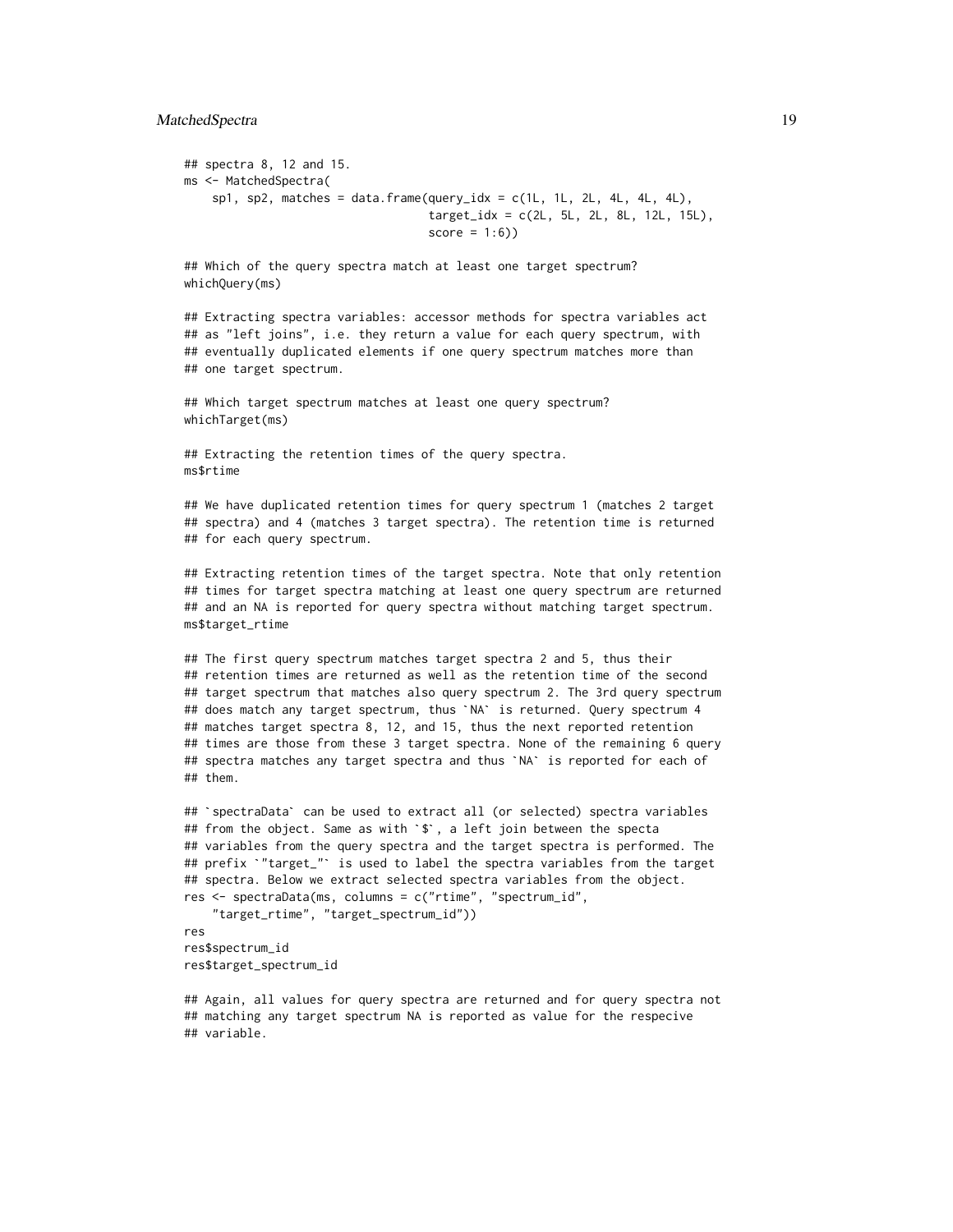```
## The example matched spectra object contains all query and all target
## spectra. Below we subset the object keeping only query spectra that are
## matched to at least one target spectrum.
ms_sub <- ms[whichQuery(ms)]
## ms_sub contains now only 3 query spectra:
length(query(ms_sub))
## while the original object contains all 10 query spectra:
length(query(ms))
## Both object contain however still the full target `Spectra`:
length(target(ms))
length(target(ms_sub))
## With the `pruneTarget` we can however reduce also the target spectra to
## only those that match at least one query spectrum
ms_sub <- pruneTarget(ms_sub)
length(target(ms_sub))
```
#### matchFormula *Chemical Formula Matching*

# Description

The matchFormula method matches chemical formulas from different inputs (parameter query and target). Before comparison all formulas are normalized using [MetaboCoreUtils::standardizeFormula\(\)](#page-0-0). Inputs can be either a character or data.frame containing a column with formulas. In case of data. frames parameter formulaColname needs to be used to specify the name of the column containing the chemical formulas.

#### Usage

```
matchFormula(query, target, ...)
## S4 method for signature 'character, character'
matchFormula(query, target, BPPARAM = SerialParam())
## S4 method for signature 'data.frameOrSimilar,data.frameOrSimilar'
matchFormula(
  query,
  target,
  formulaColname = c("formula", "formula"),
 BPPARAM = SerialParam()
)
## S4 method for signature 'character,data.frameOrSimilar'
matchFormula(
```
<span id="page-19-0"></span>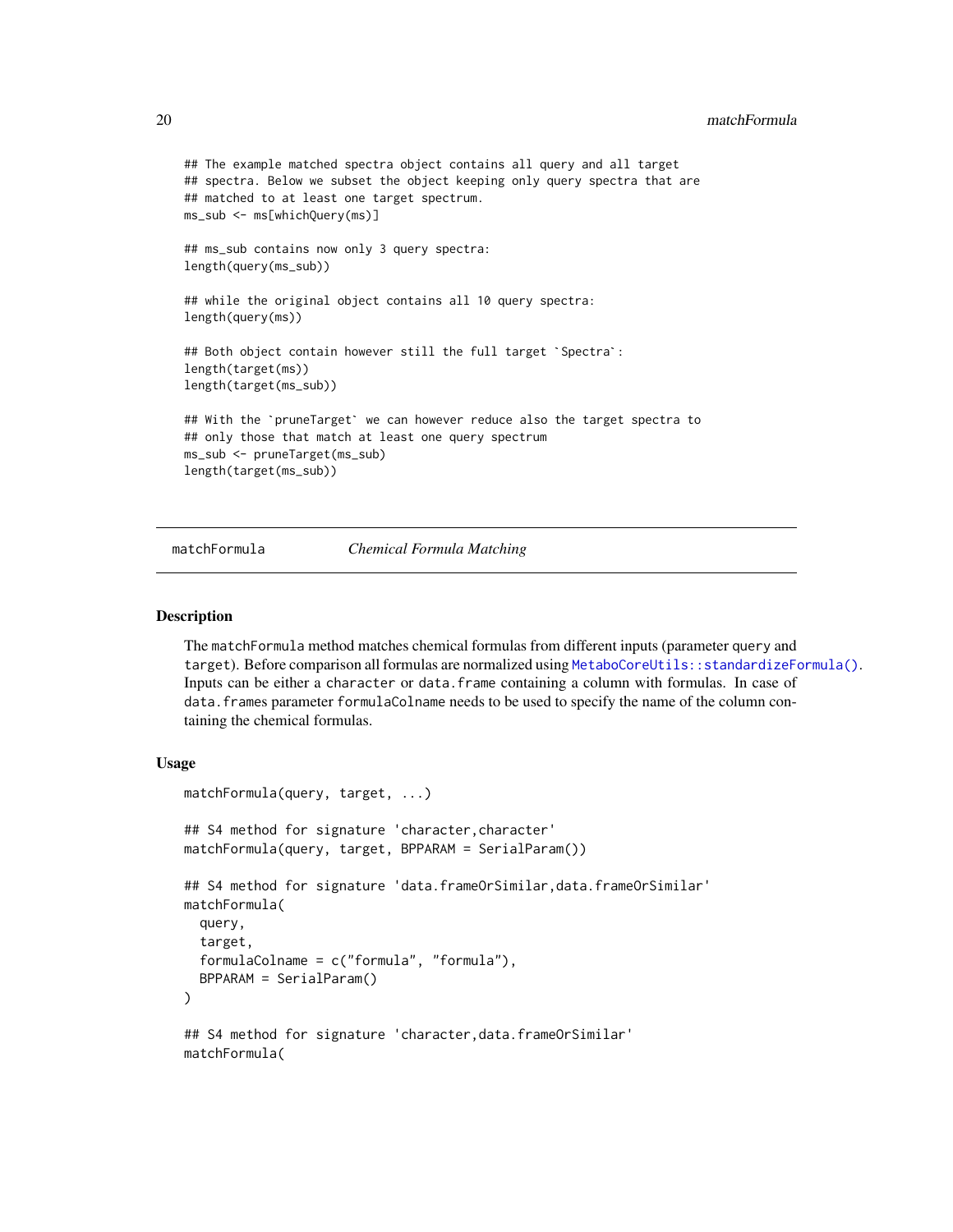# <span id="page-20-0"></span>matchFormula 21

```
query,
  target,
  formulaColname = "formula",
 BPPARAM = SerialParam()
\mathcal{L}## S4 method for signature 'data.frameOrSimilar, character'
matchFormula(
 query,
  target,
  formulaColname = "formula",
 BPPARAM = SerialParam()
)
```
# Arguments

| query    | character or data. frame with chemical formulas to search.                                                                                                                                                                                                                                                                                                                     |
|----------|--------------------------------------------------------------------------------------------------------------------------------------------------------------------------------------------------------------------------------------------------------------------------------------------------------------------------------------------------------------------------------|
| target   | character or data. frame with chemical formulas to compare against.                                                                                                                                                                                                                                                                                                            |
| $\cdots$ | currently ignored                                                                                                                                                                                                                                                                                                                                                              |
| BPPARAM  | parallel processing setup. See BiocParallel:: bpparam() for details.                                                                                                                                                                                                                                                                                                           |
|          | formulaColname character with the name of the column containing chemical formulas. Can<br>be of length 1 if both query and target are data. frames and the name of the<br>column with chemical formulas is the same for both. If different columns are<br>used, formula Colname [1] can be used to define the column name in query and<br>formulaColname[2] the one of target. |

# Value

[Matched](#page-1-1) object representing the result.

# Author(s)

Michael Witting

# Examples

```
## input formula
query <- c("H12C6O6", "C11H12O2", "HN3")
target <- c("HCl", "C2H4O", "C6H12O6")
query_df <- data.frame(
    formula = c("H12C6O6", "C11H12O2", "HN3"),
    name = c("A", "B", "C"))
target_df <- data.frame(
    formula = c("HCl", "C2H4O", "C6H12O6"),
    name = c("D", "E", "F")
\mathcal{L}
```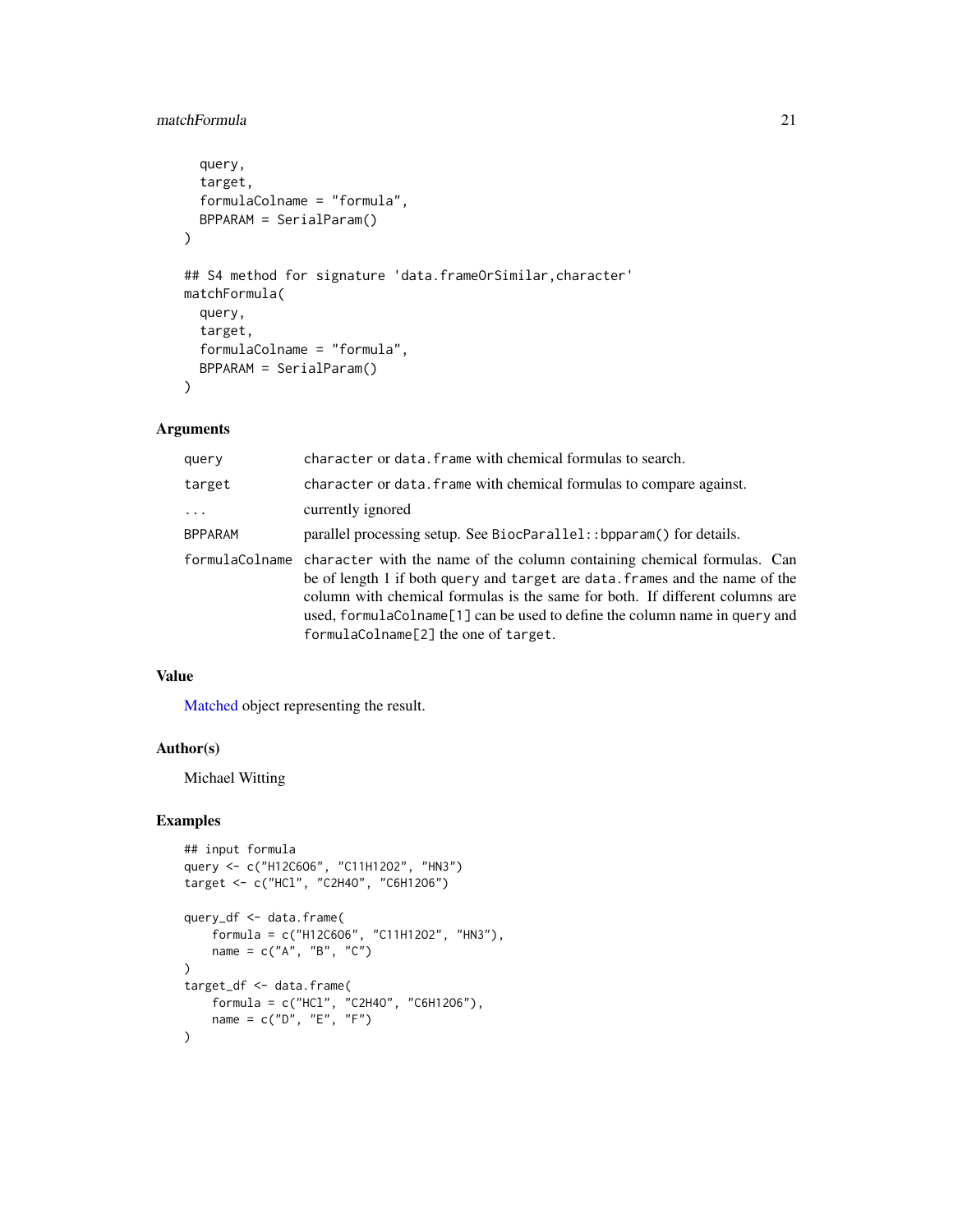```
## character vs character
matches <- matchFormula(query, target)
matchedData(matches)
## data.frame vs data.frame
matches <- matchFormula(query_df, target_df)
```

```
matchedData(matches)
## data.frame vs character
matches <- matchFormula(query_df, target)
matchedData(matches)
## character vs data.frame
matches <- matchFormula(query, target_df)
matchedData(matches)
```
<span id="page-21-1"></span>matchSpectra *Spectral matching*

# Description

The matchSpectra method matches (compares) spectra from query with those from target based on settings specified with param and returns the result from this as a [MatchedSpectra](#page-14-1) object.

# Usage

```
matchSpectra(query, target, param, ...)
```
# Arguments

| query     | Spectra object with the (experimental) spectra.                                                                                                                                        |
|-----------|----------------------------------------------------------------------------------------------------------------------------------------------------------------------------------------|
| target    | spectral data to compare against. Can be another Spectra.                                                                                                                              |
| param     | parameter object containing the settings for the matching (e.g. eventual pre-<br>filtering settings, cut-off value for similarity above which spectra are considered<br>matching etc). |
| $\ddotsc$ | optional parameters.                                                                                                                                                                   |

#### Value

a [MatchedSpectra](#page-14-1) object with the spectra matching results.

# Author(s)

Johannes Rainer

# See Also

[CompareSpectraParam\(\)](#page-10-1) for the comparison between [Spectra](#page-0-0) objects.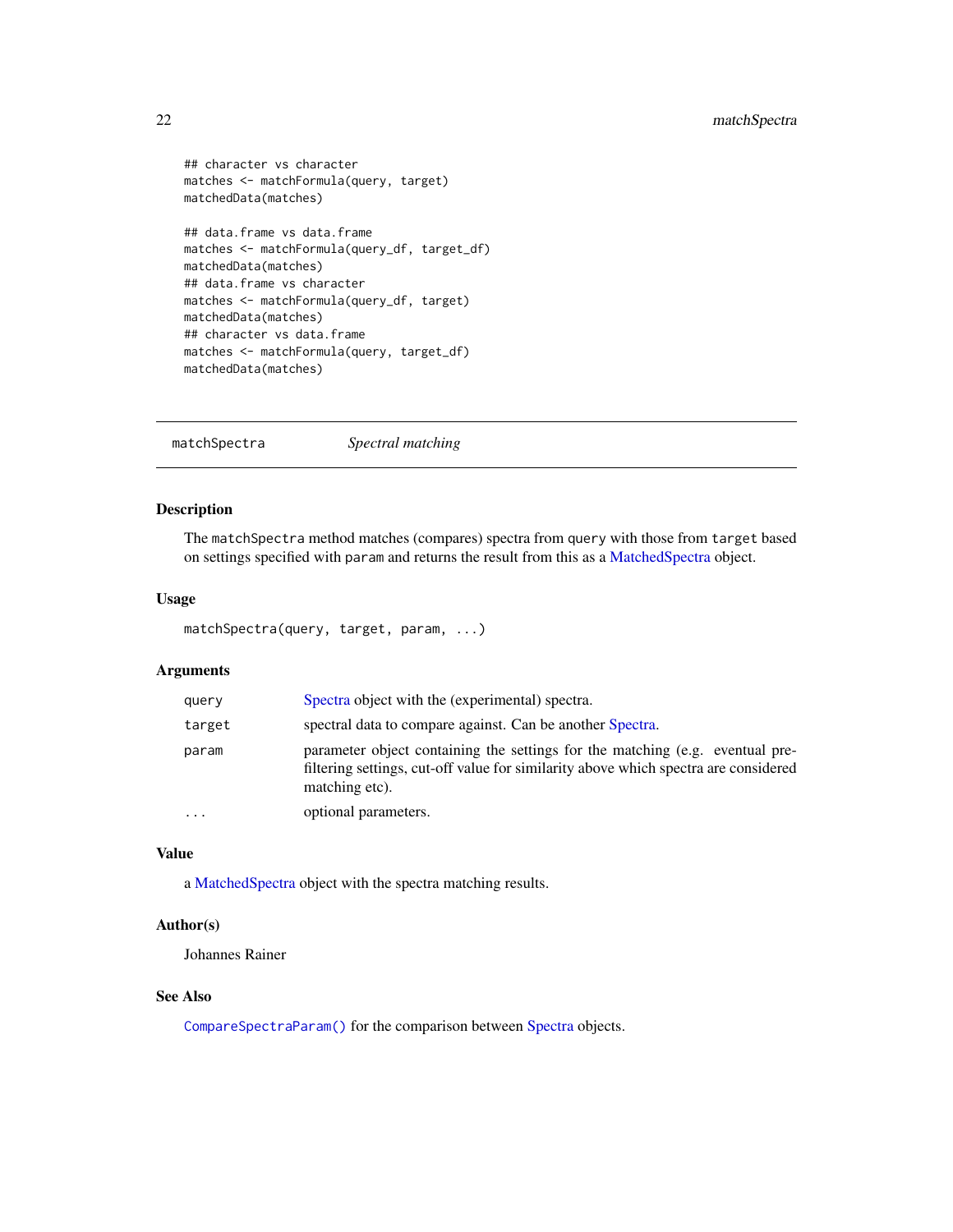<span id="page-22-0"></span>validateMatchedSpectra

*Validating MatchedSpectra*

# Description

The validateMatchedSpectra() function opens a simple shiny application that allows to browse results stored in a MatchedSpectra object and to *validate* the presented matches. For each query spectrum a table with matched target spectra are shown (if available) and an interactive mirror plot is generated. Valid matches can be selected using a check box which is displayed below the mirror plot. Upon pushing the "Save & Close" button the app is closed and a filtered MatchedSpectra is returned, containing only *validated* matches.

# Usage

```
validateMatchedSpectra(object)
```
# Arguments

object A non-empty instance of class MatchedSpectra.

# Value

A MatchedSpectra with validated results.

#### Author(s)

Carolin Huber, Michael Witting, Johannes Rainer

# Examples

```
library(Spectra)
## Load test data
fl <- system.file("TripleTOF-SWATH", "PestMix1_DDA.mzML", package = "msdata")
pest_ms2 <- filterMsLevel(Spectra(fl), 2L)
pest_ms2 <- pest_ms2[c(808, 809, 945:955)]
load(system.file("extdata", "minimb.RData", package = "MetaboAnnotation"))
## Normalize intensities and match spectra
csp <- CompareSpectraParam(requirePrecursor = TRUE,
                           THRESHFUN = function(x) x \ge 0.7)
norm\_int \leftarrow function(x) {
   x[, "intensity"] <- x[, "intensity"] / max(x[, "intensity"]) * 100
    x
}
ms <- matchSpectra(addProcessing(pest_ms2, norm_int),
                   addProcessing(minimb, norm_int), csp)
```
## validate matches using the shiny app. Note: the call is only executed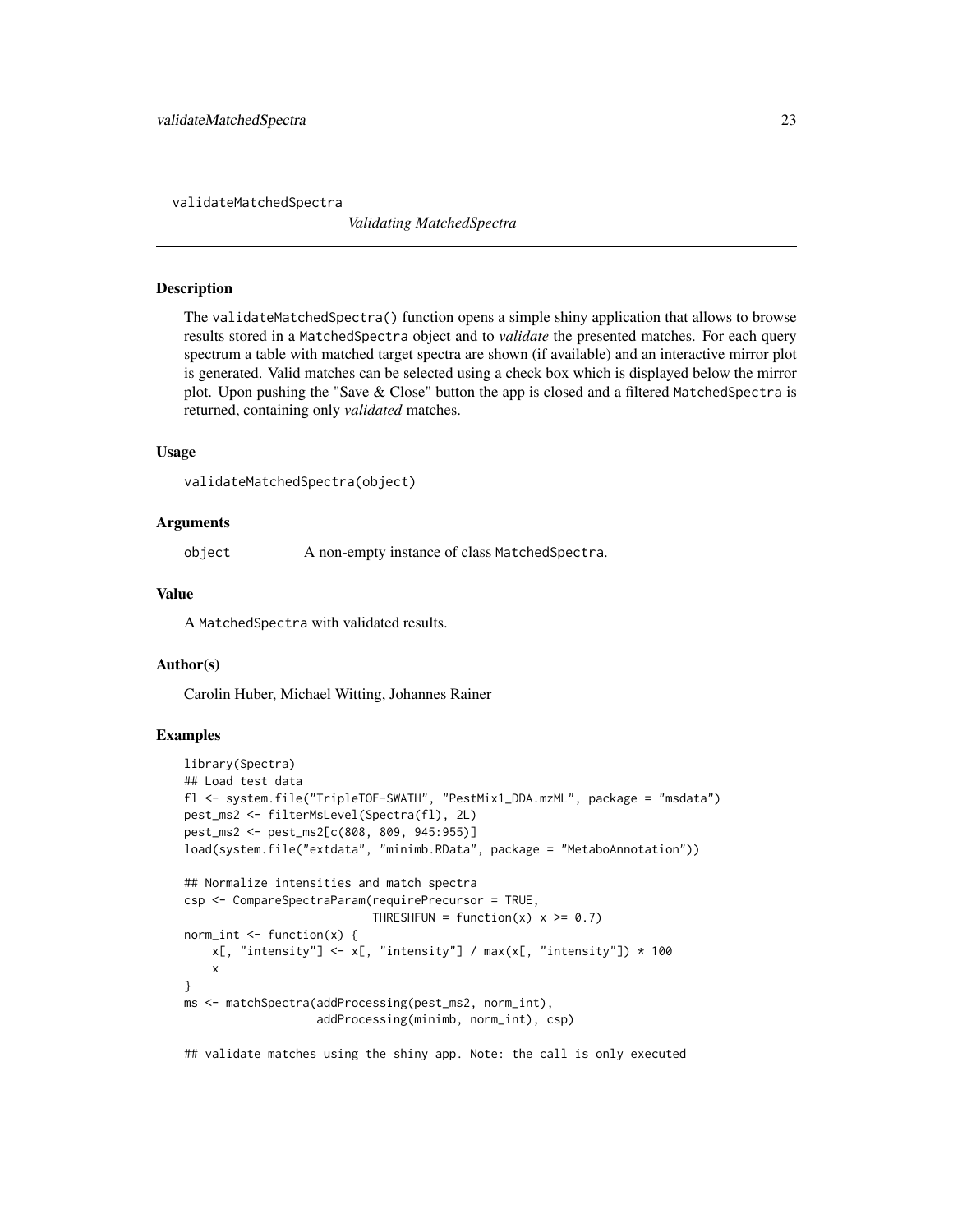```
## in interactive mode.
if (interactive()) {
    validateMatchedSpectra(ms)
}
```
ValueParam *Matching of numeric values*

# <span id="page-23-1"></span>**Description**

The matchValues method matches elements from query with those in target using different matching approaches depending on parameter param. Generally, query is expected to contain MS experimental values (m/z and possibly retention time) while target reference values. query and target can be numeric, a two dimensional array (such as a data.frame, matrix or DataFrame), a SummarizedExperiment or a QFeatures. For SummarizedExperiment, the information for the matching is expected to be in the object's rowData. For QFeatures matching is performed for values present in the rowData of one of the object's assays (which needs to be specified with the assayQuery parameter - if a QFeatures is used as target the name of the assay needs to be specified with parameter assayTarget). matchMz is an alias for matchValues to allow backward compatibility.

Available param objects and corresponding matching approaches are:

- ValueParam: generic matching between values in query and target given acceptable differences expressed in ppm and tolerance. If query or target are not numeric, parameter valueColname has to be used to specify the name of the column that contains the values to be matched. The function returns a [Matched\(\)](#page-1-1) object.
- MzParam: match query m/z values against reference compounds for which also m/z are known. Matching is performed similarly to the ValueParam above. If query or target are not numeric, the column name containing the values to be compared must be defined with matchValues' parameter mzColname, which defaults to "mz". MzParam parameters tolerance and ppm allow to define the maximal acceptable (constant or m/z relative) difference between query and target m/z values.
- MzRtParam: match  $m/z$  and retention time values between query and target. Parameters mzColname and rtColname of the matchValues function allow to define the columns in query and target containing these values (defaulting to  $c("mz", "mz")$  and  $c("rt", "rt"),$ spectively). MzRtParam parameters tolerance and ppm have the same meaning as in MzParam; MzRtParam parameter toleranceRt allows to specify the maximal acceptable difference between query and target retention time values.
- Mass2MzParam: match m/z values against reference compounds for which only the (exact) mass is known. Before matching, m/z values are calculated from the compounds masses in the *target* table using the adducts specified via Mass2MzParam adducts parameter (defaults to adducts = " $[M+H]+$ "). After conversion of adduct masses to m/z values, matching is performed similarly to MzParam (i.e. the same parameters ppm and tolerance can be used). If query is not numeric, parameter mzColname of matchValues can be used to specify the column containing the query's m/z values (defaults to "mz"). If target is a is not numeric, parameter massColname can be used to define the column containing the reference compound's masses (defaults to "exactmass").

<span id="page-23-0"></span>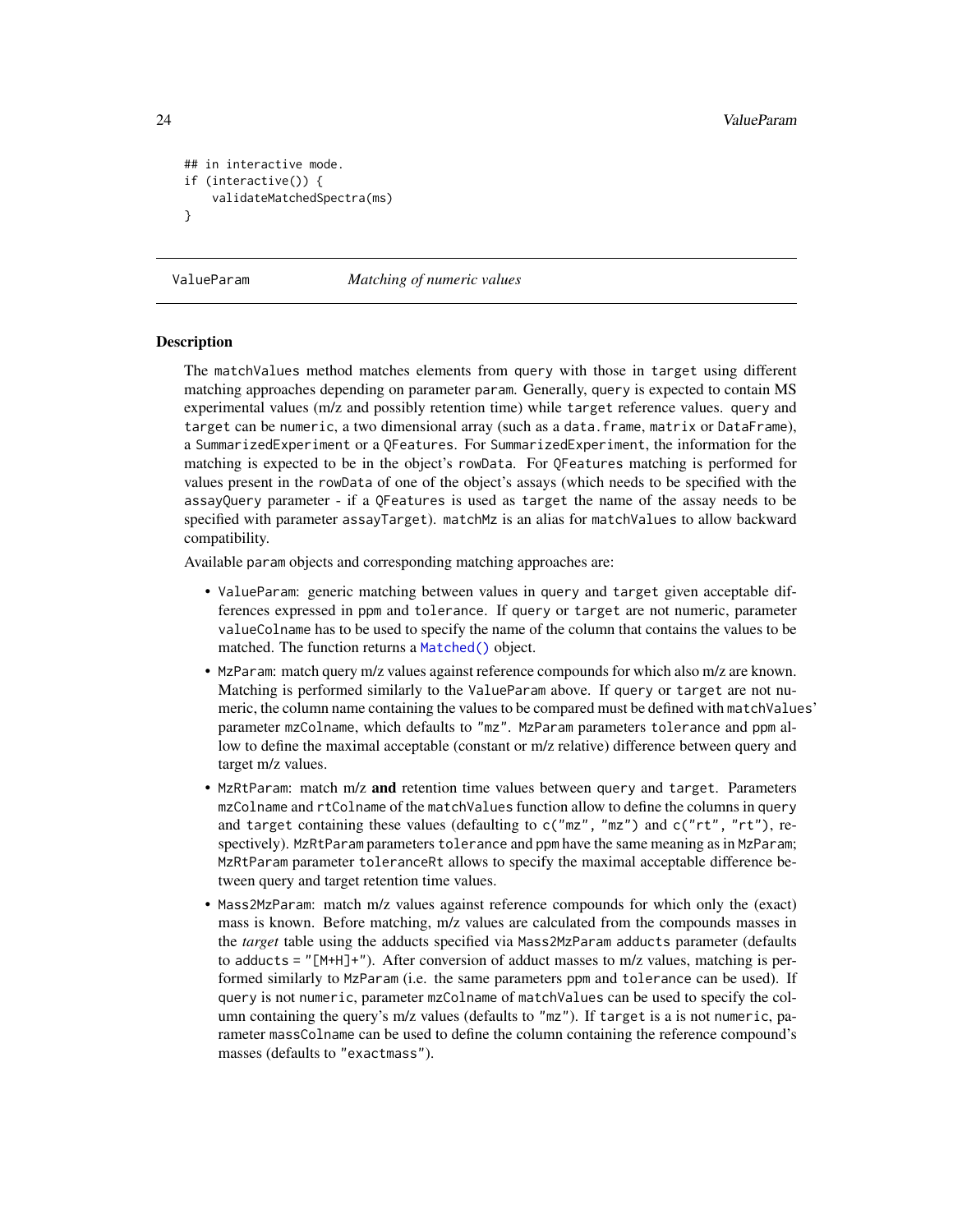# <span id="page-24-0"></span>ValueParam 25

- Mass2MzRtParam: match m/z and retention time values against reference compounds for which the (exact) mass **and** retention time are known. Before matching, exact masses in target are converted to m/z values as for Mass2MzParam. Matching is then performed similarly to MzRtParam, i.e. m/z and retention times of entities are compared. With matchValues' parameters mzColname, rtColname and massColname the columns containing m/z values (in query), retention time values (in query and target) and exact masses (in target) can be specified.
- Mz2MassParam: input values for query and target are expected to be m/z values but matching is performed on exact masses calculated from these (based on the provided adduct definitions). In detail, m/z values in query are first converted to masses with the [mz2mass\(\)](#page-0-0) function based on the adducts defined with queryAdducts (defaults to "[M+H]+"). The same is done for m/z values in target (adducts can be defined with targetAdducts which defaults to "[M-H-]"). Matching is then performed on these converted values similarly to ValueParam. If queryortargetare not numeric, the column containing the m/z values can be specified withm Colname(defaults to"mz"').
- Mz2MassRtParam: same as Mz2MassParam but with additional comparison of retention times between query and target. Parameters rtColname and mzColname of matchValues allow to specify which columns contain the retention times and m/z values, respectively.

# Usage

```
ValueParam(tolerance = 0, ppm = 5)
MzParam(tolerance = 0, ppm = 5)Mass2MzParam(adducts = c("[M+H]+"), tolerance = 0, ppm = 5)
Mass2MzRtParam(adducts = c("[M+H]+"), tolerance = 0, ppm = 5, toleranceRt = 0)
MzRtParam(tolerance = 0, ppm = 0, toleranceRt = 0)
Mz2MassParam(
  queryAdducts = c("[M+H]+"),
  targetAddress = c("[M-H]-"),
  tolerance = 0,
 ppm = 5)
Mz2MassRtParam(
  queryAdducts = c("[M+H]+"),
  targetAddress = c("[M+H]+"),
  tolerance = 0,
 ppm = 5,
  toleranceRt = 0)
matchValues(query, target, param, ...)
```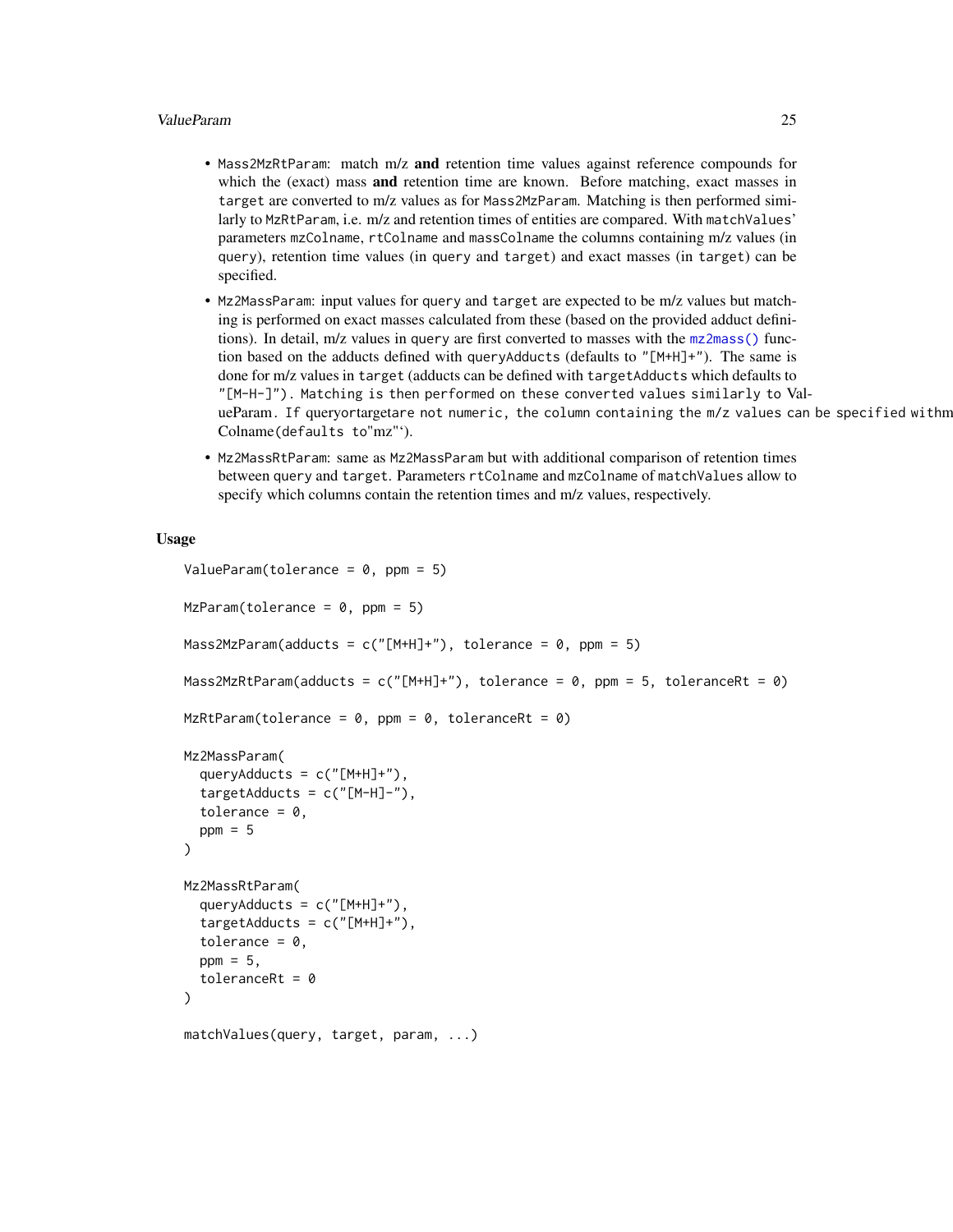```
## S4 method for signature 'numeric,numeric,ValueParam'
matchValues(query, target, param)
## S4 method for signature 'numeric,data.frameOrSimilar,ValueParam'
matchValues(
  query,
  target,
  param,
  valueColname = character(),
  targetAssay = character()
\mathcal{L}## S4 method for signature 'data.frameOrSimilar,numeric,ValueParam'
matchValues(
  query,
  target,
 param,
  valueColname = character(),
  queryAssay = character()
\lambda## S4 method for signature 'data.frameOrSimilar,data.frameOrSimilar,ValueParam'
matchValues(
  query,
  target,
  param,
  valueColname = character(),
  queryAssay = character(),
  targetAssay = character()
\mathcal{L}## S4 method for signature 'numeric,numeric,Mass2MzParam'
matchValues(query, target, param)
## S4 method for signature 'numeric,data.frameOrSimilar,Mass2MzParam'
matchValues(
  query,
  target,
  param,
  massColname = "exactmass",
  targetAssay = character()
\lambda## S4 method for signature 'data.frameOrSimilar,numeric,Mass2MzParam'
matchValues(query, target, param, mzColname = "mz", queryAssay = character())
## S4 method for signature
```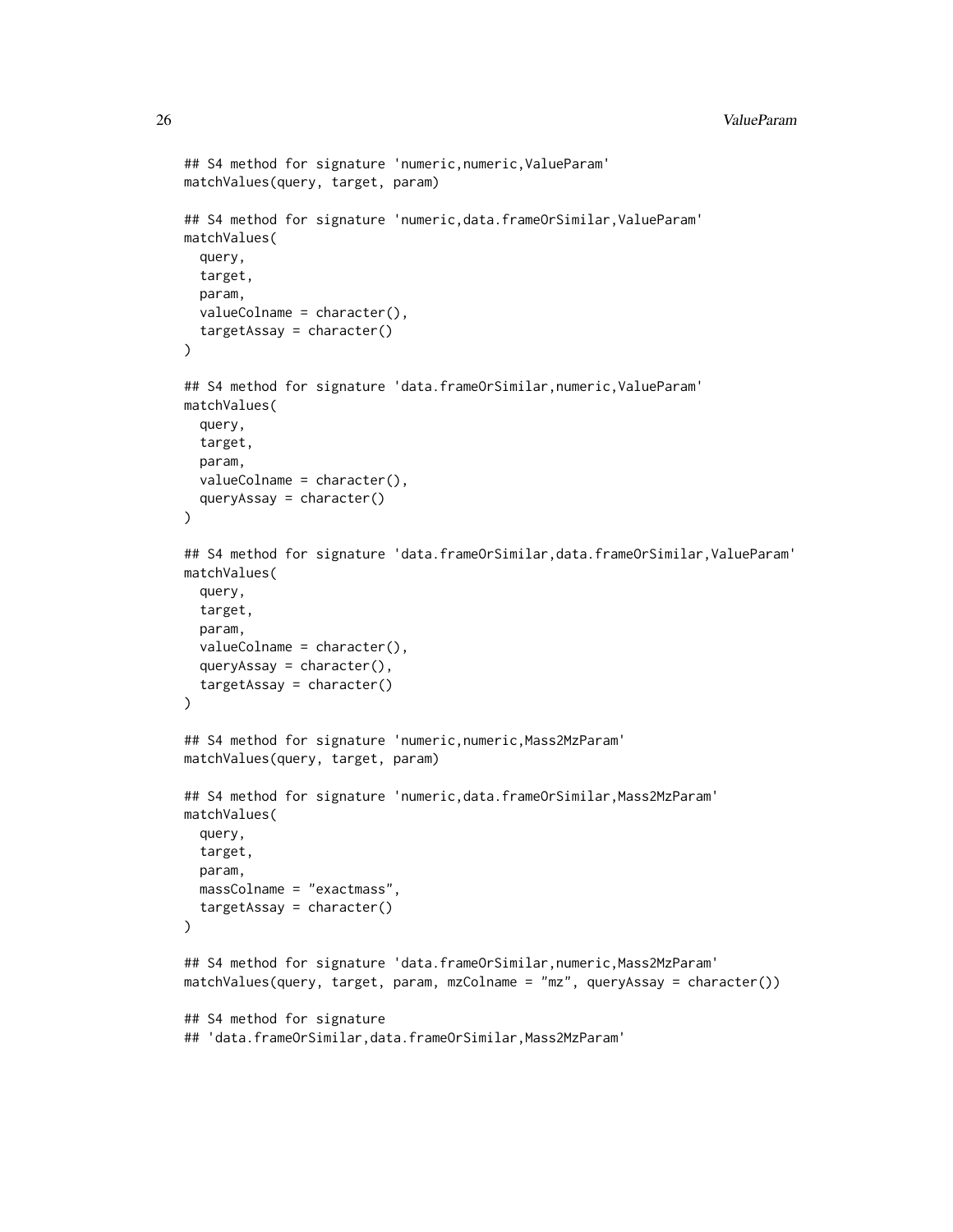# ValueParam 27

```
matchValues(
  query,
  target,
  param,
  mzColname = "mz",massColname = "exactmass",
  queryAssay = character(0),
  targetAssay = character(0)
\lambda## S4 method for signature 'numeric,data.frameOrSimilar,MzParam'
matchValues(query, target, param, mzColname = "mz", targetAssay = character())
## S4 method for signature 'data.frameOrSimilar,numeric,MzParam'
matchValues(query, target, param, mzColname = "mz", queryAssay = character())
## S4 method for signature 'data.frameOrSimilar,data.frameOrSimilar,MzParam'
matchValues(
  query,
  target,
 param,
  mzColname = c("mz", "mz"),queryAssay = character(),
  targetAssay = character()
)
## S4 method for signature
## 'data.frameOrSimilar,data.frameOrSimilar,Mass2MzRtParam'
matchValues(
  query,
  target,
  param,
  massColname = "exactmass",
  mzColname = "mz",rtColname = c("rt", "rt"),queryAssay = character(),
  targetAssay = character()
\mathcal{L}## S4 method for signature 'data.frameOrSimilar,data.frameOrSimilar,MzRtParam'
matchValues(
  query,
  target,
  param,
  mzColname = c("mz", "mz"),rtColname = c("rt", "rt"),
  queryAssay = character(),
  targetAssay = character()
```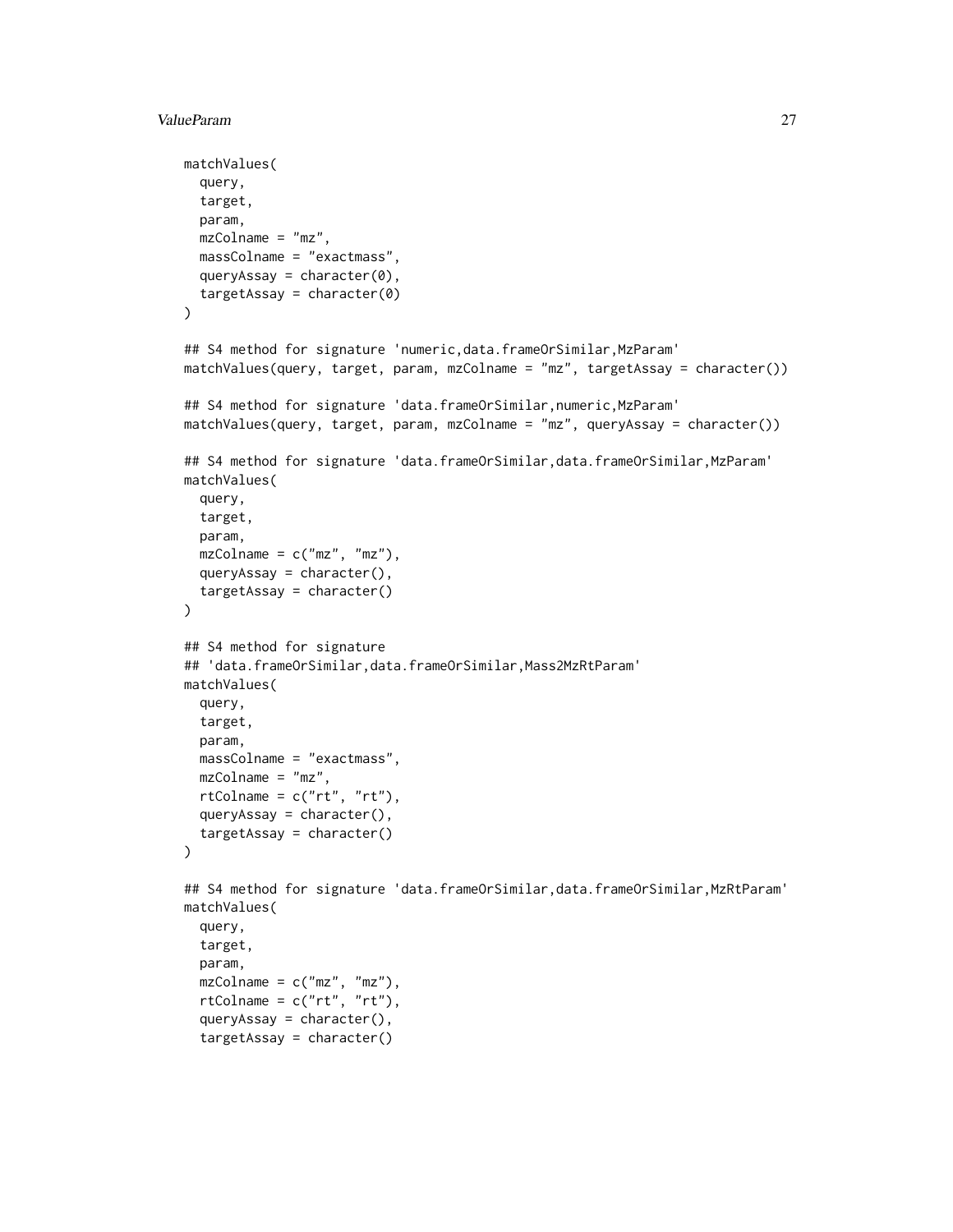```
\mathcal{L}## S4 method for signature 'numeric,numeric,Mz2MassParam'
matchValues(query, target, param)
## S4 method for signature 'numeric,data.frameOrSimilar,Mz2MassParam'
matchValues(query, target, param, mzColname = "mz", targetAssay = character())
## S4 method for signature 'data.frameOrSimilar,numeric, Mz2MassParam'
matchValues(query, target, param, mzColname = "mz", queryAssay = character())
## S4 method for signature
## 'data.frameOrSimilar,data.frameOrSimilar,Mz2MassParam'
matchValues(
  query,
  target,
 param,
  mzColname = c("mz", "mz"),queryAssay = character(),
  targetAssay = character()
)
## S4 method for signature
## 'data.frameOrSimilar,data.frameOrSimilar,Mz2MassRtParam'
matchValues(
 query,
  target,
 param,
 mzColname = c("mz", "mz"),rtColname = c("rt", "rt"),queryAssay = character(),
  targetAssay = character()
\mathcal{L}
```
# Arguments

| tolerance | for any param object: $numeric(1)$ defining the maximal acceptable absolute<br>difference in m/z (or in mass for Mz2MassParam) to consider them <i>matching</i> .                                                                                                                                                                                                                                                                                                                                                                                                                                |
|-----------|--------------------------------------------------------------------------------------------------------------------------------------------------------------------------------------------------------------------------------------------------------------------------------------------------------------------------------------------------------------------------------------------------------------------------------------------------------------------------------------------------------------------------------------------------------------------------------------------------|
| ppm       | for any param object: numeric(1) defining the maximal acceptable $m/z$ -dependent<br>(or mass-dependent for Mz2MassParam) difference (in parts-per-million) in m/z<br>values to consider them to be <i>matching</i> .                                                                                                                                                                                                                                                                                                                                                                            |
| adducts   | for Mass2MzParam or Mass2MzRtParam: either character with adduct names<br>from MetaboCoreUtils::adducts() or data.frame with a custom adduct def-<br>inition. This parameter is used to calculate m/z from target compounds' masses.<br>Custom adduct definitions can be passed to the adduct parameter in form of a<br>data. frame. This data. frame is expected to have columns "mass_add" and<br>"mass_multi" defining the <i>additive</i> and <i>multiplicative</i> part of the calculation.<br>See MetaboCoreUtils::adducts() for the expected format or use MetaboCoreUtils::adductNames(" |

<span id="page-27-0"></span>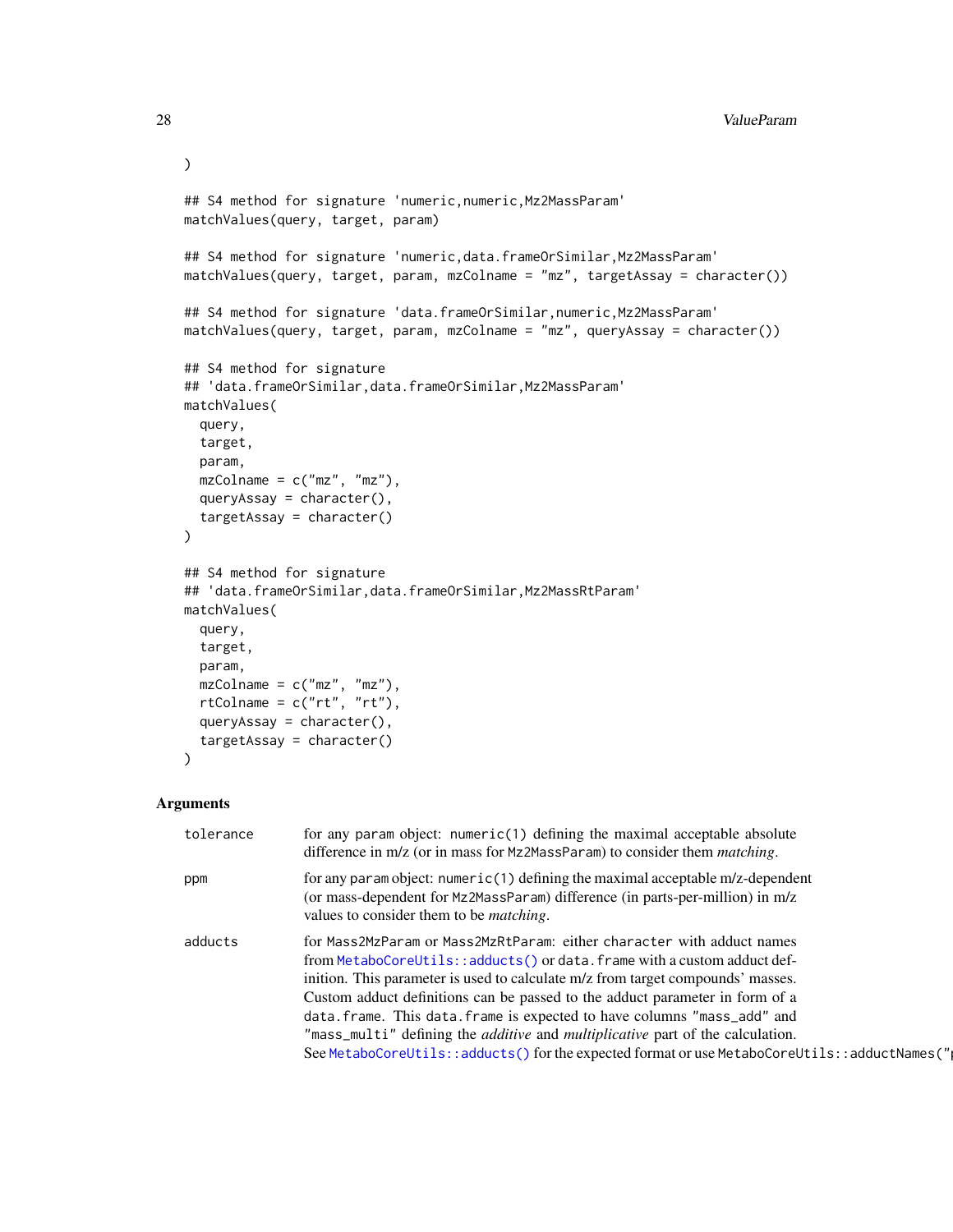# ValueParam 29

|               | and MetaboCoreUtils::adductNames("negative") for valid adduct names.                                                                                                                                                                                                                                                                                                                                                                                                                                                                                                                                                                                                                        |
|---------------|---------------------------------------------------------------------------------------------------------------------------------------------------------------------------------------------------------------------------------------------------------------------------------------------------------------------------------------------------------------------------------------------------------------------------------------------------------------------------------------------------------------------------------------------------------------------------------------------------------------------------------------------------------------------------------------------|
| toleranceRt   | for Mass2MzRtParam or MzRtParam: numeric(1) defining the maximal accept-<br>able absolute difference in retention time values to consider them them <i>match</i> -<br>ing.                                                                                                                                                                                                                                                                                                                                                                                                                                                                                                                  |
| queryAdducts  | for Mz2MassParam. Adducts used to derive mass values from query m/z values.<br>The expected format is the same as that for parameter adducts.                                                                                                                                                                                                                                                                                                                                                                                                                                                                                                                                               |
| targetAdducts | for Mz2MassParam. Adducts used to derive mass values from target m/z values.<br>The expected format is the same as that for parameter adducts.                                                                                                                                                                                                                                                                                                                                                                                                                                                                                                                                              |
| query         | feature table containing information on MS1 features. Can be a numeric, data. frame,<br>DataFrame, matrix, SummarizedExperiment or QFeatures. It is expected to<br>contain m/z values and can contain also other variables. Matchings based on<br>both m/z and retention time can be performed when a column with retention<br>times is present in both query and target.                                                                                                                                                                                                                                                                                                                   |
| target        | compound table with metabolites to compare against. The expected types are<br>the same as those for query.                                                                                                                                                                                                                                                                                                                                                                                                                                                                                                                                                                                  |
| param         | parameter object defining the matching approach and containing the settings for<br>that approach. See description above for details.                                                                                                                                                                                                                                                                                                                                                                                                                                                                                                                                                        |
|               | currently ignored.                                                                                                                                                                                                                                                                                                                                                                                                                                                                                                                                                                                                                                                                          |
| valueColname  | character specifying the name of the column in query or/and the one in targetwith<br>the desired values for the matching. This parameter should only be used when<br>param is valueParam and in this case it must be provided (unless both query<br>and target are numeric). It can be character(1) or character(2) in a simi-<br>lar way to mzColname.                                                                                                                                                                                                                                                                                                                                     |
| targetAssay   | character(1) specifying the name of the assay of the provided QFeatures that<br>should be used for the matching (values from this assay's rowData will be used<br>for matching). Only used if target is an instance of a QFeatures object.                                                                                                                                                                                                                                                                                                                                                                                                                                                  |
| queryAssay    | character(1) specifying the name of the assay of the provided QFeatures that<br>should be used for the matching (values from this assay's rowData will be used<br>for matching). Only used if query is an instance of a QFeatures object.                                                                                                                                                                                                                                                                                                                                                                                                                                                   |
| massColname   | $character(1)$ with the name of the column in target containing the mass<br>of compounds. To be used when param is Mass2MzParam or Mass2MzRtParam<br>(and target is not already numeric with the masses). Defaults to massColname<br>= "exactmass".                                                                                                                                                                                                                                                                                                                                                                                                                                         |
| mzColname     | character specifying the name(s) of the column(s) in query or/and targetwith<br>the m/z values. If one among query and target is numeric (and therefore there<br>is no need to specify the column name) or query is not numeric and param<br>is Mass2MzParam or Mass2MzRtParam (and therefore the name of the column<br>with m/z needs only to be specified for query) then mzColname is expected to<br>be character(1). If both query and target are not numeric mzColname is<br>expected to be character(2) (or character(1) and in this last case the two<br>column names are assumed to be the same). If not specified the assumed default<br>name for columns with m/z values is "mz". |
| rtColname     | $character(2)$ with the name of the column containing the compounds retention<br>times in query and the name for the one in target. It can also be character(1)<br>if the two names are the same. To be used when param is MzRtParam or Mass2MzRtParam.<br>Defaults to $rtColname = c("rt", "rt").$                                                                                                                                                                                                                                                                                                                                                                                         |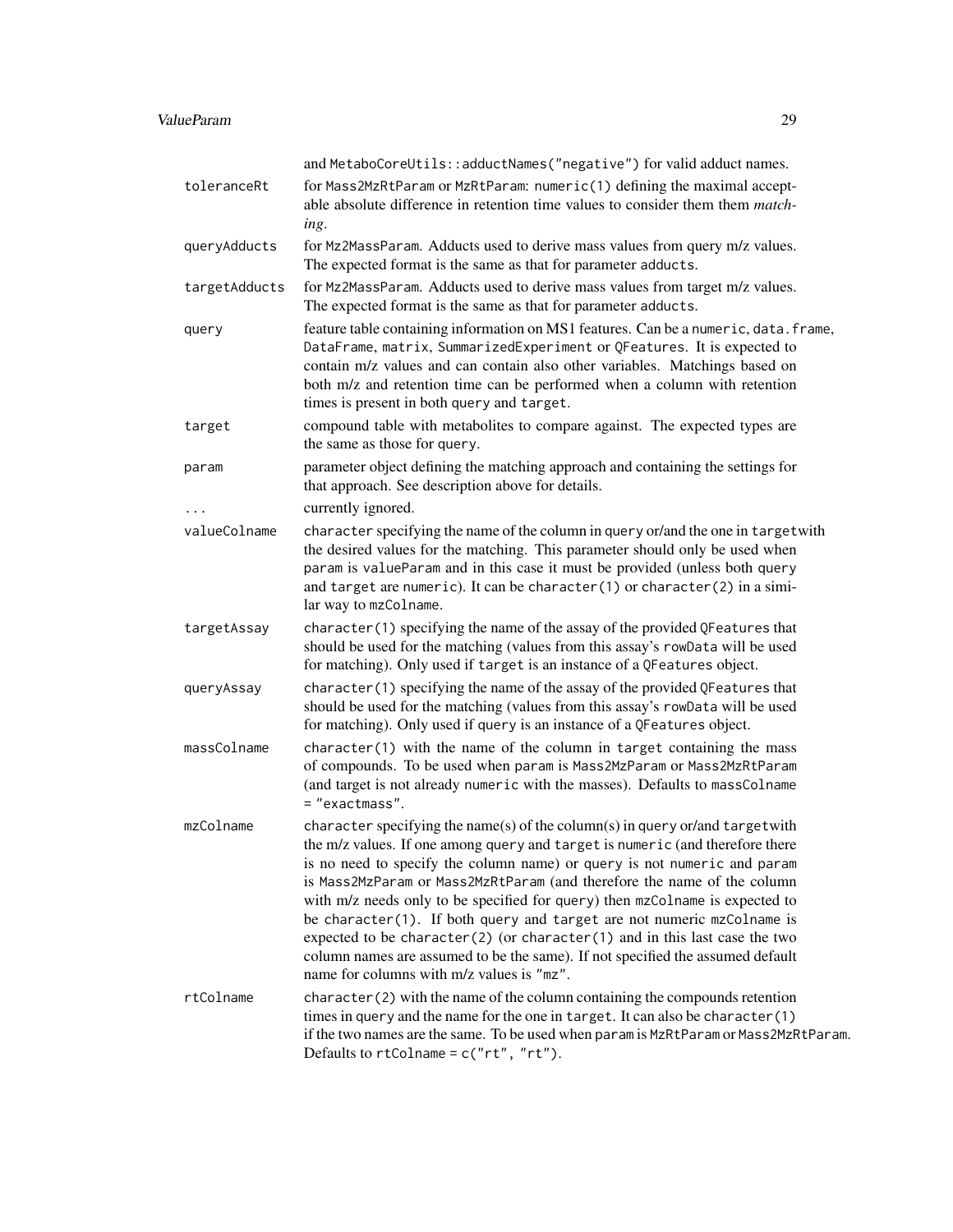[Matched](#page-1-1) object representing the result.

Depending on the param object different *scores* representing the quality of the match are provided. This comprises absolute as well as relative differences (column/variables "score" and "ppm\_error" respectively). If param is a Mz2MassParam, "score" and "ppm\_error" represent differences of the compared masses (calculated from the provided m/z values). If param an MzParam, MzRtParam, Mass2MzParam or Mass2MzRtParam, "score" and "ppm\_error" represent absolute and relative differences of m/z values. Additionally, if param is either an MzRtParam or Mass2MzRtParam differences between query and target retention times for each matched element is available in the column/variable "score\_rt" in the returned Matched object. Negative values of "score" (or "score\_rt") indicate that the m/z or mass (or retention time) of the query element is smaller than that of the target element.

#### Author(s)

Andrea Vicini, Michael Witting

# See Also

[matchSpectra](#page-21-1) or [CompareSpectraParam\(\)](#page-10-1) for spectra data matching

#### Examples

```
library(MetaboCoreUtils)
## Create a simple "target/reference" compound table
target_df <- data.frame(
  name = c("Tryptophan", "Leucine", "Isoleucine"),
  formula = c("C11H12N2O2", "C6H13NO2", "C6H13NO2"),
  exactmass = c(204.089878, 131.094629, 131.094629)
\mathcal{L}## Create a "feature" table with m/z of features. We calculate m/z for
## certain adducts of some of the compounds in the reference table.
fts <- data.frame(
    feature_id = c("FT001", "FT002", "FT003"),
   mz = c(mass2mz(204.089878, "[M+H]+"),
           mass2mz(131.094629, "[M+H]+"),
           mass2mz(204.089878, "[M+Na]+") + 1e-6))
## Define the parameters for the matching
parm <- Mass2MzParam(
   adducts = c("[M+H]+", "[M+Na]+"),
   tolerance = 0,
    ppm = 20res <- matchValues(fts, target_df, parm)
res
## List the available variables/columns
colnames(res)
```
## feature\_id and mz are from the query data frame, while target\_name,

<span id="page-29-0"></span>

# Value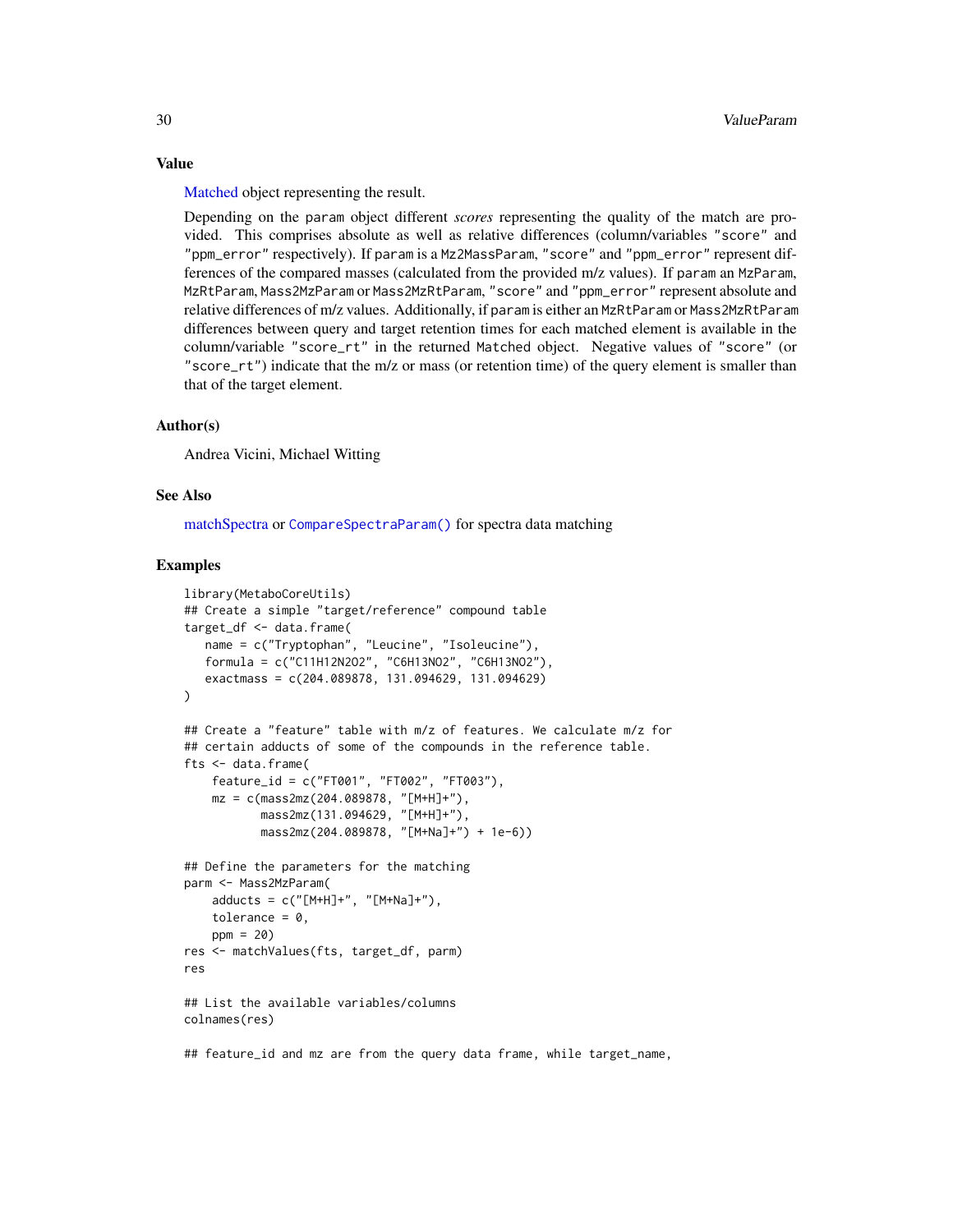#### ValueParam 31

```
## target_formula and target_exactmass are from the query object (columns
## from the target object have a prefix *target_* added to the original
## column name. Columns adduct, score and ppm_error represent the results
## of the matching: adduct the adduct/ion of the original compound for which
## the m/z matches, score the absolute difference of the query and target
## m/z and ppm_error the relative difference in m/z values.
## Get the full matching result:
matchedData(res)
## We have thus matches of FT002 to two different compounds (but with the
## same mass).
## Individual columns can also be accessed with the $ operator:
res$feature_id
res$target_name
res$ppm_error
## We repeat the matching requiring an exact match
parm <- Mass2MzParam(
    adducts = c("[M+H]+", "[M+Na]+"),
    tolerance = 0,
    ppm = 0)
res <- matchValues(fts, target_df, parm)
res
matchedData(res)
## The last feature could thus not be matched to any compound.
## At last we use also different adduct definitions.
parm <- Mass2MzParam(
    adducts = c("[M+K]+", "[M+Li]+"),tolerance = 0,
    ppm = 20res <- matchValues(fts, target_df, parm)
res
matchedData(res)
## No matches were found.
## We can also match a "feature" table with a target data.frame taking into
## account both m/z and retention time values.
target_df <- data.frame(
  name = c("Tryptophan", "Leucine", "Isoleucine"),
  formula = c("C11H12N2O2", "C6H13NO2", "C6H13NO2"),
  exactmass = c(204.089878, 131.094629, 131.094629),
  rt = c(150, 140, 140)
\mathcal{L}fts <- data.frame(
```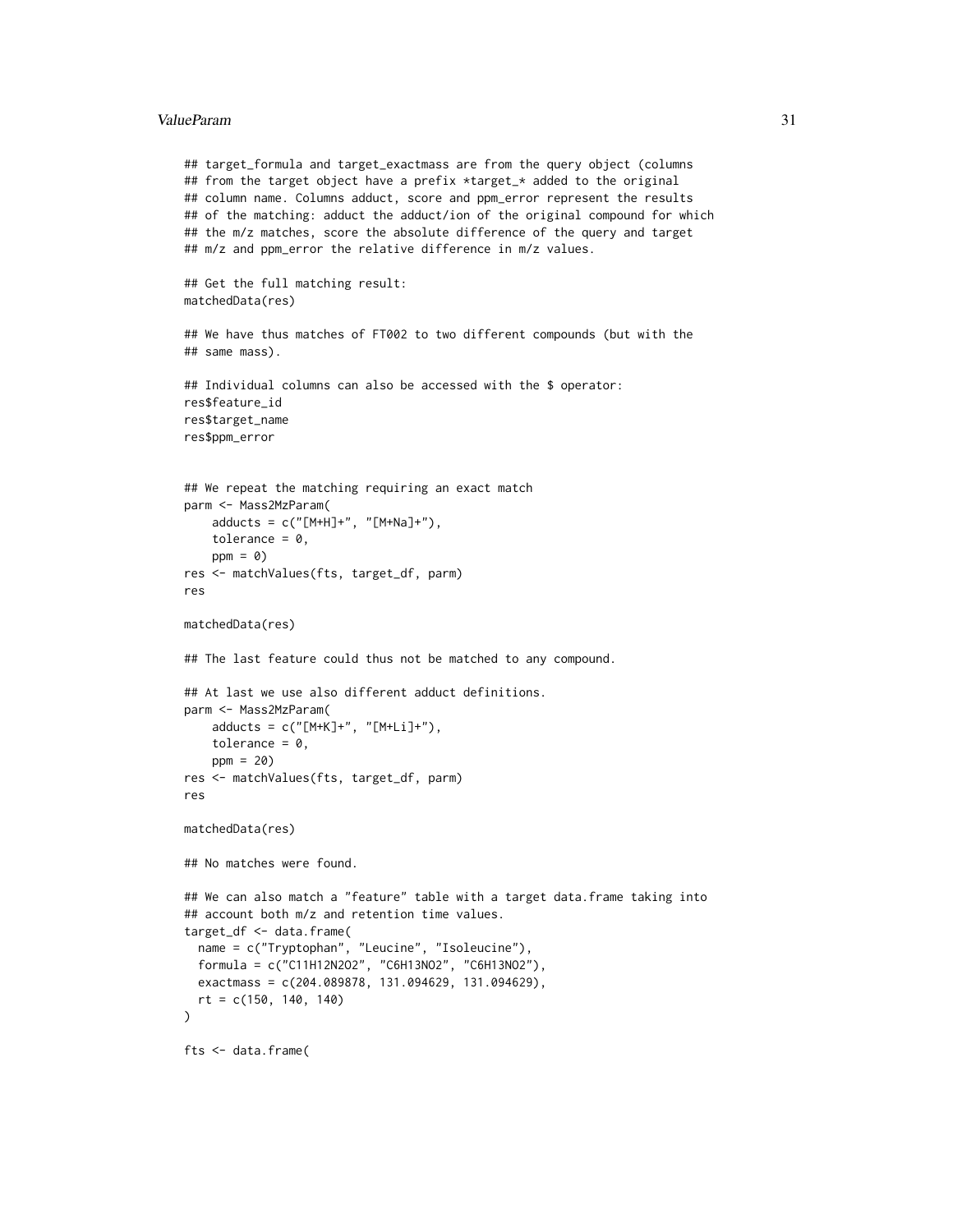```
feature_id = c("FT001", "FT002", "FT003"),
  mz = c(mass2mz(204.089878, "[M+H]+"),
         mass2mz(131.094629, "[M+H]+"),
         mass2mz(204.089878, "[M+Na]+") + 1e-6),
  rt = c(150, 140, 150.1)
)
## Define the parameters for the matching
parm <- Mass2MzRtParam(
  adducts = c("[M+H]+", "[M+Na]+"),
  tolerance = 0,
  ppm = 20,
  toleranceRt = 0res <- matchValues(fts, target_df, parm)
res
## Get the full matching result:
matchedData(res)
## FT003 could not be matched to any compound, FT002 was matched to two
## different compounds (but with the same mass).
## We repeat the matching allowing a positive tolerance for the matches
## between rt values
## Define the parameters for the matching
parm <- Mass2MzRtParam(
  adducts = c("[M+H]+", "[M+Na]+"),
  tolerance = 0,
  ppm = 20,
  toleranceRt = 0.1)
res <- matchValues(fts, target_df, parm)
res
## Get the full matching result:
matchedData(res)
## Also FT003 was matched in this case
## It is also possible to match directly m/z values
mz1 <- c(12, 343, 23, 231)
mz2 \le -mz1 + rnorm(4, sd = 0.001)res <- matchValues(mz1, mz2, MzParam(tolerance = 0.001))
matchedData(res)
## Matching with a SummarizedExperiment or a QFeatures work analogously,
matchedData(res)<br>## Matching with a SummarizedExperiment or a QFeatures work analo<br>## only that the matching is performed on the object's `rowData`.
## Below we create a simple SummarizedExperiment with some random assay data.
```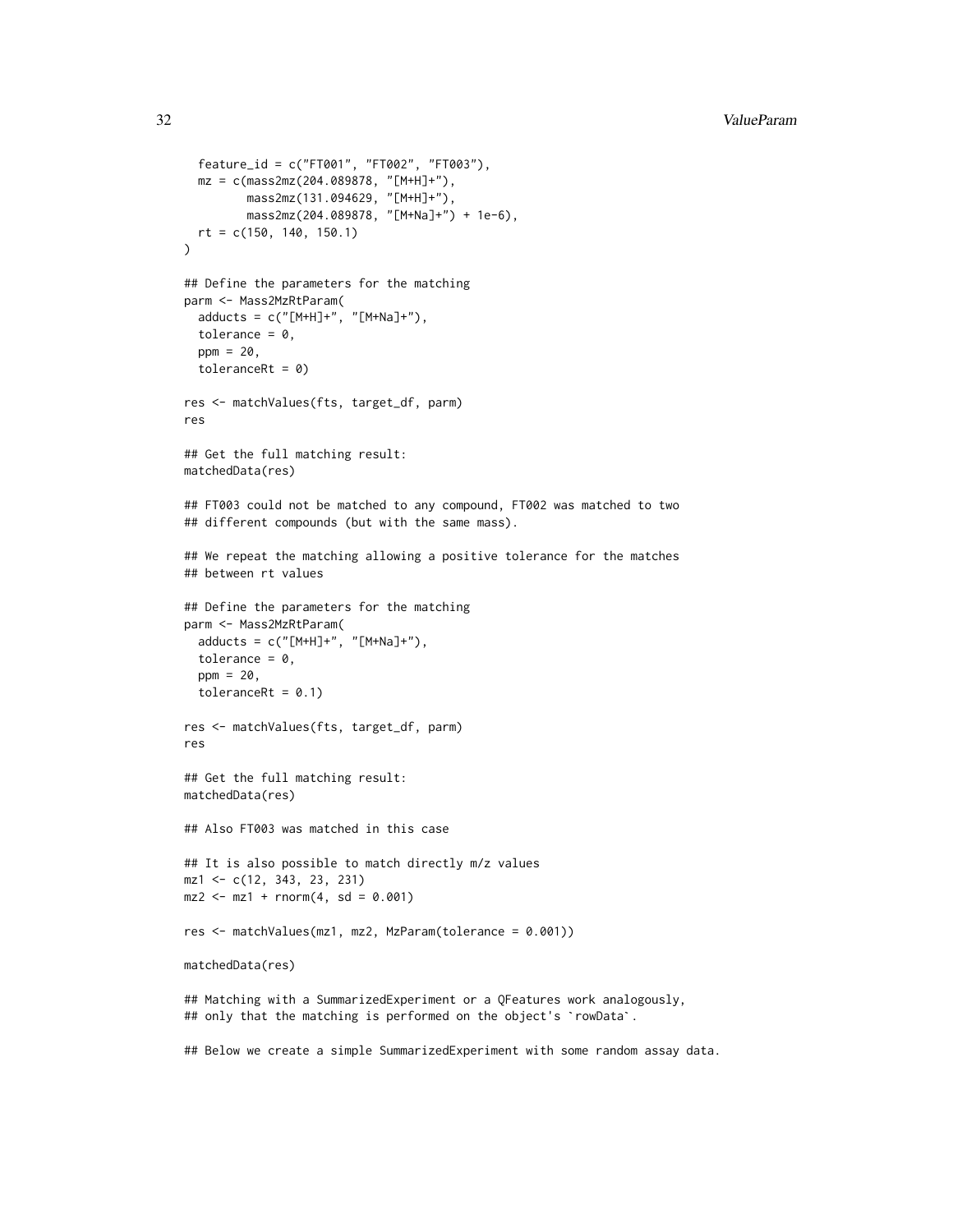#### ValueParam 33

```
ValueParam<br>## Note that results from a data preprocessing with the `xcms` package could
     tranan<br>## Note that results from a data preprocessing with the `xcms` package coul<br>## be extracted as a `SummarizedExperiment` with the `quantify` method from
     ## Note that results f<br>## be extracted as a<br>## the `xcms` package.
    library(SummarizedExperiment)
    se <- SummarizedExperiment(
         assays = matrix(rnorm(12), nrow = 3, ncol = 4),
         rowData = fts)
    ## We can now perform the matching of this SummarizedExperiment against the
    ## target_df as before.
    res <- matchValues(se, target_df,
         param = Mass2MzParam(adducts = c("[M+H]+", "[M+Na]+"),tolerance = 0, ppm = 20))
    res
    ## Getting the available columns
    colnames(res)
    ## The query columns represent the columns of the object's `rowData`
    rowData(se)
    ## matchedData also returns the query object's rowData along with the
    ## matching entries in the target object.
    matchedData(res)
    ## While `query` will return the full SummarizedExperiment.
    query(res)
    ## To illustrate use with a QFeatures object we first create a simple
     query(res)<br>## To illustrate use with a QFeatures object we first create a simple<br>## QFeatures object with two assays, `"ions"` representing the full feature
     ## To illustrate use with a QFeatures object we<br>## QFeatures object with two assays, `"ions"` r<br>## data.frame and `"compounds"` a subset of it.
    library(QFeatures)
    qf \leftarrow QFeatures(list(ions = se, compounds = se[2,]))## We can perform the same matching as before, but need to specify which of
    ## the assays in the QFeatures should be used for the matching. Below we
    ## perform the matching using the "ions" assay.
    res <- matchValues(qf, target_df, queryAssay = "ions",
         param = Mass2MzParam(adducts = c("[M+H]+", "[M+Na]+"),
              tolerance = 0, ppm = 20))
    res
```
## colnames returns now the colnames of the `rowData` of the `"ions"` assay. colnames(res)

matchedData(res)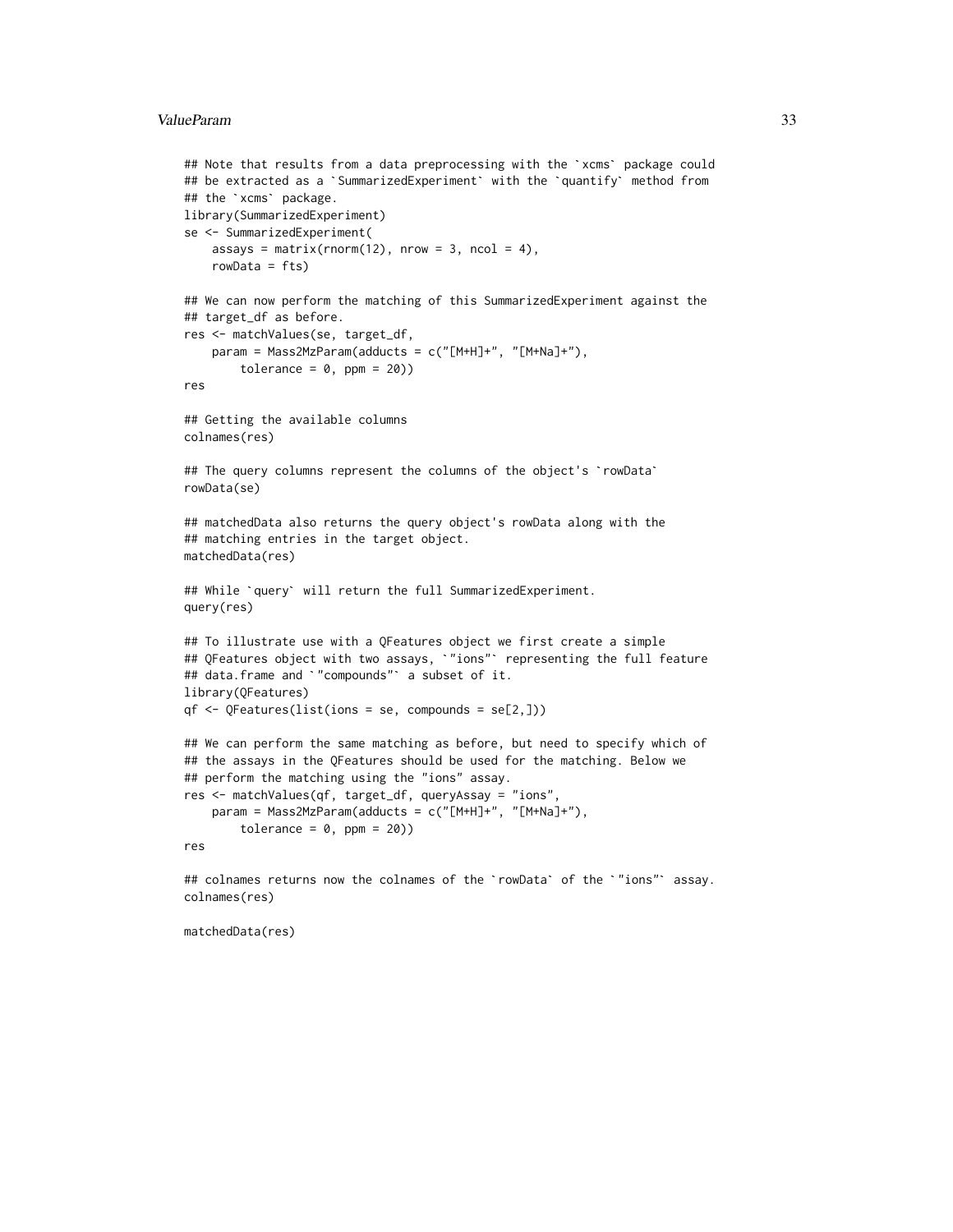# <span id="page-33-0"></span>Index

[,Matched,ANY,ANY,ANY-method *(*addMatches*)*, [2](#page-1-0) [,Matched-method *(*addMatches*)*, [2](#page-1-0) \$,Matched-method *(*addMatches*)*, [2](#page-1-0) \$,MatchedSpectra-method *(*MatchedSpectra*)*, [16](#page-15-0) addMatches, [2](#page-1-0) addMatches,Matched-method *(*addMatches*)*, [2](#page-1-0) addProcessing,MatchedSpectra-method *(*MatchedSpectra*)*, [16](#page-15-0) colnames,Matched-method *(*addMatches*)*, [2](#page-1-0) colnames, MatchedSpectra-method *(*MatchedSpectra*)*, [16](#page-15-0) compareSpectra(), *[11](#page-10-0)*, *[13,](#page-12-0) [14](#page-13-0)* CompareSpectraParam, [11](#page-10-0) CompareSpectraParam(), *[22](#page-21-0)*, *[30](#page-29-0)* CompareSpectraParam-class *(*CompareSpectraParam*)*, [11](#page-10-0)

filterMatches *(*addMatches*)*, [2](#page-1-0) filterMatches,Matched-method *(*addMatches*)*, [2](#page-1-0)

joinPeaks(), *[13](#page-12-0)*

length,Matched-method *(*addMatches*)*, [2](#page-1-0)

Mass2MzParam *(*ValueParam*)*, [24](#page-23-0) Mass2MzRtParam *(*ValueParam*)*, [24](#page-23-0) Matched, *[21](#page-20-0)*, *[30](#page-29-0)* Matched *(*addMatches*)*, [2](#page-1-0) Matched(), *[18](#page-17-0)*, *[24](#page-23-0)* Matched-class *(*addMatches*)*, [2](#page-1-0) matchedData *(*addMatches*)*, [2](#page-1-0) matchedData,Matched-method *(*addMatches*)*, [2](#page-1-0) matchedData,MatchedSpectra-method *(*MatchedSpectra*)*, [16](#page-15-0)

MatchedSpectra, [15,](#page-14-0) *[22](#page-21-0)* MatchedSpectra(), *[6](#page-5-0)*, *[14](#page-13-0)* MatchedSpectra-class *(*MatchedSpectra*)*, [16](#page-15-0) matches *(*addMatches*)*, [2](#page-1-0) matches(), *[5](#page-4-0)* matchFormula, [20](#page-19-0) matchFormula,character,character-method *(*matchFormula*)*, [20](#page-19-0) matchFormula,character,data.frameOrSimilar-method *(*matchFormula*)*, [20](#page-19-0) matchFormula,data.frameOrSimilar,character-method *(*matchFormula*)*, [20](#page-19-0) matchFormula,data.frameOrSimilar,data.frameOrSimilar-metho *(*matchFormula*)*, [20](#page-19-0) MatchForwardReverseParam *(*CompareSpectraParam*)*, [11](#page-10-0) MatchForwardReverseParam-class *(*CompareSpectraParam*)*, [11](#page-10-0) matchMz *(*ValueParam*)*, [24](#page-23-0) matchSpectra, [22,](#page-21-0) *[30](#page-29-0)* matchSpectra(), *[16](#page-15-0)* matchSpectra,Spectra,Spectra,CompareSpectraParam-method *(*CompareSpectraParam*)*, [11](#page-10-0) matchSpectra, Spectra, Spectra, MatchForwardReverseParam-meth *(*CompareSpectraParam*)*, [11](#page-10-0) matchValues *(*ValueParam*)*, [24](#page-23-0) matchValues(), *[5](#page-4-0)* matchValues,data.frameOrSimilar,data.frameOrSimilar,Mass2M *(*ValueParam*)*, [24](#page-23-0) matchValues,data.frameOrSimilar,data.frameOrSimilar,Mass2M *(*ValueParam*)*, [24](#page-23-0) matchValues,data.frameOrSimilar,data.frameOrSimilar,Mz2Mas *(*ValueParam*)*, [24](#page-23-0) matchValues,data.frameOrSimilar,data.frameOrSimilar,Mz2Mas *(*ValueParam*)*, [24](#page-23-0) matchValues,data.frameOrSimilar,data.frameOrSimilar,MzPara *(*ValueParam*)*, [24](#page-23-0) matchValues,data.frameOrSimilar,data.frameOrSimilar,MzRtPa